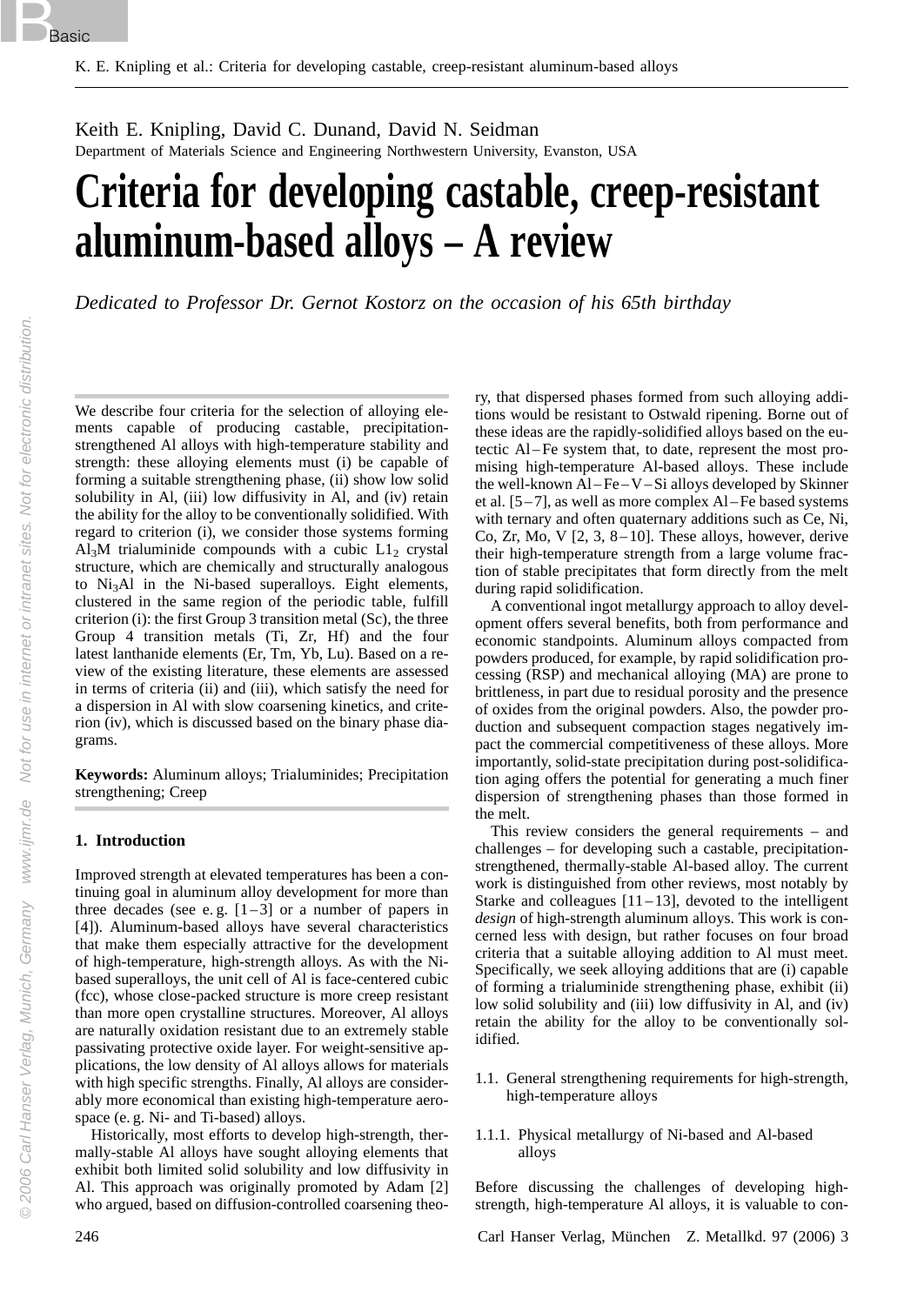sider what are certainly the most complex and successfully engineered high-temperature alloys developed to date – the Ni-based superalloys. Modern Ni-based superalloys are able to sustain stresses of the order of 150 MPa for thousands of hours, operating at temperatures ca.  $0.75T_m$ . This extraordinary creep resistance is achieved primarily by additions of Al to produce ordered  $Ni<sub>3</sub>Al$  precipitates  $(\gamma')$ , with the L1<sub>2</sub> structure, which are both isomorphous and coherent with the fcc Ni-rich matrix  $(\gamma)$ . The solubility in Ni of  $\gamma'$ -producing Al is substantial, thus allowing for very large volume fractions of precipitated  $\gamma'$  which, in many commercial alloys, exceeds 70 vol.%.

Development of Al alloys by conventional solidification processing is subject to the restriction that appreciable solubility  $(1 at. %)$  at equilibrium is limited to eight alloying elements – Zn, Ag, Mg, Li, Ga, Ge, Cu, Si (in order of decreasing maximum solubility) – which are situated near Al in the periodic table  $[14-17]$ . This limitation necessarily restricts the equilibrium volume fraction of any precipitated phase (excluding those for the above elements of which only Ag, Mg, Li, and Cu form stable intermetallic compounds with Al) to a value that is less than 1 vol.%, which is one to two orders of magnitude smaller than typically found in Ni-based superalloys.

#### 1.1.2. Precipitation strengthening mechanisms

To appreciate the ramifications of the generally very limited solid solubility of alloying elements in Al (and the concomitantly low volume fraction of the dispersed phase), it is necessary to consider the quantitative effect of precipitate volume fraction on the predicted strengthening increment in precipitation-strengthened alloys. The strengthening produced by the interaction of dislocations with a dispersion of incoherent, inpenetrable particles within a matrix phase was first described by Orowan [18], and has been reviewed thoroughly (e.g.,  $[19-24]$ ). The shear stress required for a dislocation to loop around a precipitate is inversely proportional to the edge-to-edge distance between precipitates, and the increase in yield strength  $\Delta\sigma_{\rm or}$  due to this mechanism is given by [25]:

$$
\Delta \sigma_{\text{or}} = M \cdot \frac{0.4 \cdot Gb}{\pi \sqrt{(1 - v)}} \cdot \frac{\ln\left(\frac{2\bar{R}}{b}\right)}{\lambda} \tag{1}
$$

where  $M$  is the Taylor factor for the matrix,  $G$  and  $\nu$  are the shear modulus and Poisson ratio of the matrix, *b* is the magnitude of the Burgers vector,  $\overline{R}$  is the mean planar precipitate radius (not equal to the mean radius,  $\langle R \rangle$ ), and  $\lambda$  is an effective inter-precipitate distance, which takes into account the finite size of the precipitates. Both  $\bar{R}$  and  $\lambda$  depend on the distribution of precipitate sizes. For a monodispersed assembly, these parameters are given by [20, 22, 23]:

$$
\bar{R} = \frac{\pi}{4} \langle R \rangle \tag{2}
$$

and

 $\lambda$ 

© 2006 Carl Hanser Verlag, Munich, Germany

$$
L = \left(\sqrt{\frac{2\pi}{3f}} - 2\frac{\pi}{4}\right) \langle R \rangle \tag{3}
$$

where *f* is the precipitate volume fraction. Equations (2) and (3) are also good approximations for polydispersed arrays [23].

Basic

A plot of Orowan stress as a function of precipitate radius for different volume fractions, generated using Eq. (1), is displayed in Fig. 1 with parameters pertinent to Al: *M* = 3.06 [26], *b* = 0.286 nm [27], *G* = 25.4 GPa [27], and  $v = 0.345$  [26]. Because of the intrinsically low precipitate volume fraction in Al-based alloys, it is critical that these dispersed phases be small (of the order of 10 nm or less) and remain small (resist coarsening) throughout thermal exposure during operation. This requirement does not apply to Ni-based superalloys, given their much higher solubility for different alloying elements, thus allowing for higher volume fractions of the ordered strengthening phase,  $\gamma'$ . Also, the higher shear modulus of Ni  $(G = 78.9 \text{ GPa}$  [27]) increases the disparity in Orowan stresses between Ni-based and Al-based alloys.

The strengthening mechanisms are also somewhat different in coarse-grained Ni- and Al-based alloys, as might be anticipated on account of the large disparity in precipitate volume fraction, and in neither system is deformation at elevated temperature governed directly by the Orowan mechanism of dislocation looping. During creep deformation of Ni-based superalloys, dislocations are generally confined to the narrow  $\gamma$  channels between the large  $\gamma'$  precipitates, where complex dislocation networks form and inhibit further dislocation motion [28, 29]. In Al-based precipitation-strengthened alloys, sufficient thermal energy is usually available under creep conditions to allow glissile dislocations to circumvent coherent precipitates by climbing out of their glide plane. The increase in length of the dislocation during the climb process results in a threshold stress (which is linearly proportional to the Orowan stress [30 – 32]), below which creep deformation is not measurable. For coherent precipitates, elastic interactions due to precipitate – matrix modulus and lattice parameter mismatches can further increase the creep threshold stress



Fig. 1. The Orowan stress, Eq. (1), as a function of mean precipitate radius,  $\langle R \rangle$ , for various volume fractions, *f*, of dispersed phase.

Z. Metallkd. 97 (2006) 3 247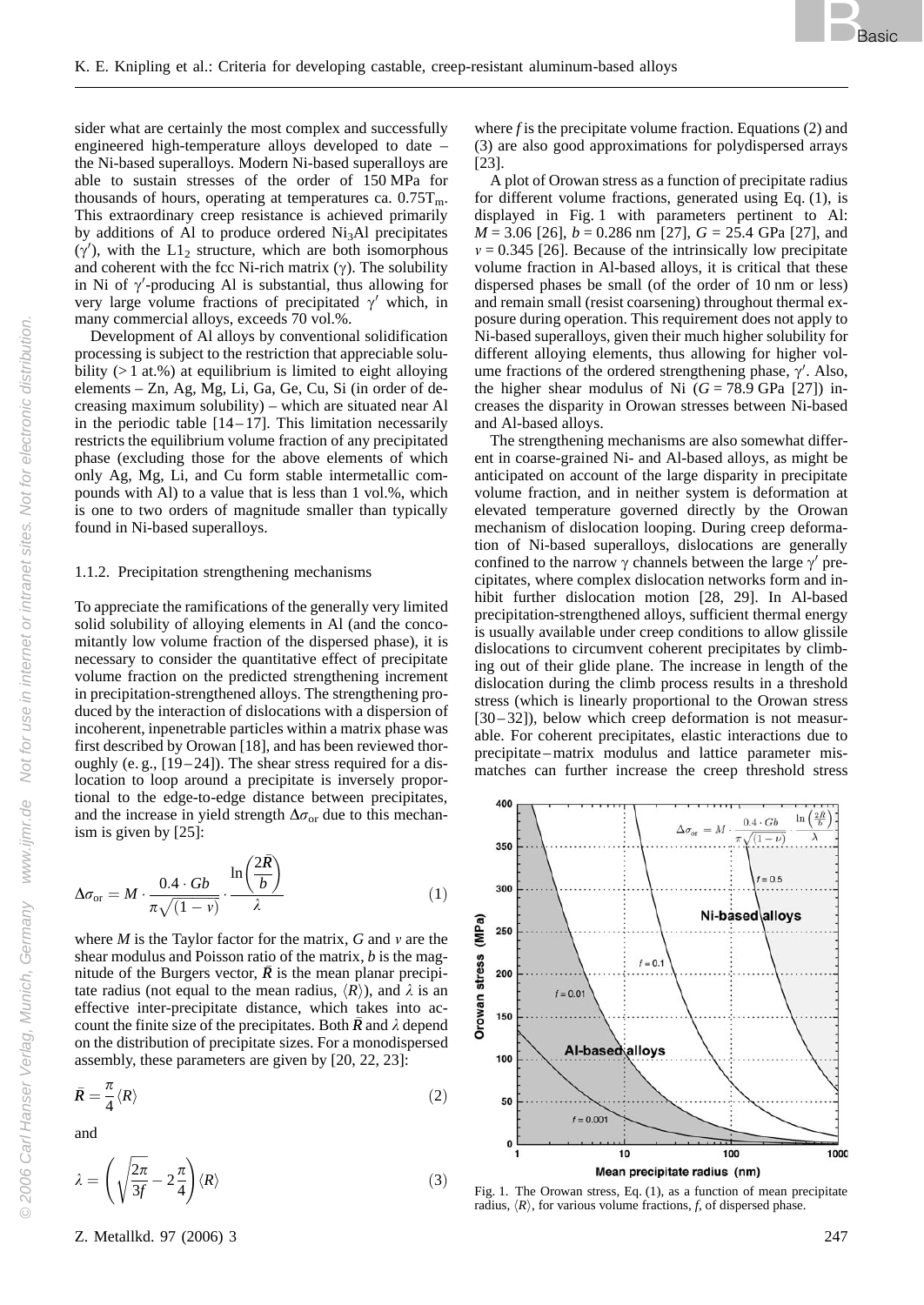[33]. These elastic interactions generally result in an optimum precipitate size for creep resistance, whereas dislocation climb predicts that alloys with the smallest precipitates have the greatest threshold stress (since it is proportional to the Orowan stress), provided precipitates are not sheared. Nevertheless, the comparison in Fig. 1 shows the critical need for very fine, and thus very coarsening-resistant, precipitates in Al alloys to compensate for the intrinsically limited volume fraction obtained during conventional casting of these alloys.

#### 1.1.3. Precipitate stability

**Basic** 

Ostwald ripening (coarsening) occurs during the latest stages of precipitation and involves the growth of larger precipitates at the expense of smaller ones. The kinetics of this process are controlled by volume diffusion, as solute atoms are transferred through the matrix from the shrinking precipitates to the growing ones, if the evaporation-condensation model obtains. In their classic work on the coarsening of a binary alloy, Lifshitz and Slyozov [34] and Wagner [35] (LSW) showed that the average precipitate size  $\langle R \rangle$  increases with time *t* according to:

$$
\langle R(t) \rangle^3 - \langle R(t=0) \rangle^3 = kt \tag{4}
$$

where  $\langle R(t) \rangle$  is the average precipitate radius at time *t*,  $\langle R(t=0) \rangle$  is the average initial precipitate radius at the onset of coarsening, and  $k$  is the rate constant given by [36]:

$$
k \propto \frac{D\sigma}{\left(C_{\rm e}^{\beta} - C_{\rm e}^{\alpha}\right)^2} \tag{5}
$$

Here, *D* is the diffusivity of the rate-controlling solute,  $\sigma$  is the precipitate–matrix interfacial free energy, and  $C_e^{\beta}$  and  $C_e^{\alpha}$  are the equilibrium solubilities (assuming a planar interface) of the solute species in the precipitate and matrix phases, respectively.

For any creep-resistant alloy, it is essential that the dispersion of precipitates resists coarsening during prolonged exposure at elevated service temperatures. As indicated in Fig. 1, this requirement is especially imperative for Albased alloys because of the generally limited solubility of most solutes in Al and the concomitant limited volume fractions  $(f < 0.01)$  of dispersed phases.

# 1.2. Summary

Based on the behavior of modern Ni-based superalloys, which remain mechanically strong at temperatures exceeding 75 % of their absolute melting temperature, it is conceivable that Al-based alloys could be analogously developed that would be useful to  $425^{\circ}$ C (0.75 T<sub>m</sub>). The creep resistance of Ni-based superalloys is conferred by very large volume fractions of the precipitated  $Ni<sub>3</sub>Al$  ordered phase  $(\gamma')$ , the L1<sub>2</sub> structure. An effective high-temperature Al alloy should thus exhibit a similar structural constitution, with suitable alloying additions to Al exhibiting the following qualities:

(i) **Capability of forming strengthening intermetallic phases.** As is true for  $\gamma'$  in the Ni-based systems, a high-temperature Al alloy should contain a large volume fraction of a suitable dispersed phase, which must be thermodynamically stable and difficult to shear by dislocations at the intended service temperature. These precipitated phases should also exhibit a similar crystal structure to, and a low lattice parameter mismatch with, the Al solid solution.

- (ii) **Low solid solubility in Al.** A low equilibrium solid solubility at the intended service temperature is necessary to retard volume diffusion-controlled coarsening (Eq. (5)) and prevent dissolution of the precipitated phases. By the lever rule, limited solid solubility also maximizes the equilibrium volume fraction of the dispersed phase.
- (iii) **Low diffusivity in Al.** Limited diffusivity of the solutes in Al should also stifle volume diffusion-controlled coarsening (Eq. (5)), allowing the precipitates to remain effective barriers to dislocation motion at elevated temperatures.
- (iv) **Ability to be conventionally cast.** This review is concerned with developing Al alloys via standard ingot metallurgy processing routes, and therefore the alloy must be amenable to conventional casting.

In the following Sections, we systematically evaluate potential alloying additions to Al with respect to each of the above four criteria.

## **2. Selection criteria for castable precipitationstrengthened alloys**

2.1. Capability of forming strengthening intermetallic phases

The first criterion stated requires that any suitable system must have the capability to form a fine dispersion of a secondary strengthening phase. As suggested by Fine et al. [1, 37, 38], intermetallic compounds formed with Al are the most promising candidates for strengthening phases in ductile, thermally-stable dispersion-strengthened Al-based alloys. While a number of potential Al-rich intermetallics can be used to strengthen Al [39], trialuminide compounds of the type  $Al<sub>3</sub>M$  (where M is an element of the transition metals, lanthanide, or actinide series) have particularly attractive characteristics that include low density (they are nominally 75 % Al on an atomic basis), high specific strength, good thermal stability (they have generally very high melting points), and excellent oxidation resistance (again, mostly due to the high Al content). Moreover, the trialuminides are directly analogous, in terms of chemistry, to the  $\gamma'$  Ni<sub>3</sub>Al  $(L1<sub>2</sub>)$  ordered precipitates in the Ni-based alloys.

Extending the Ni-based alloy analogy further, it is desirable that these dispersed trialuminide precipitates have the cubic  $L_1$ <sub>2</sub> structure. The similarity in crystal structure between the matrix and precipitated phases allows for a coherent interface between the two phases which, in turn, maximizes the strengthening efficacy of the dispersed phase (e. g., by allowing for elastic interactions between dislocations and misfitting precipitates). Furthermore, coherency minimizes the surface energy per unit area of the heterophase interface, conferring stability at high temperatures by reducing the driving force for precipitate coarsening; that is, the excess free energy associated with the total interfacial area between the precipitate phase and the matrix.

A review of the published phase diagrams and crystallographic data  $[40-42]$  indicates that a number of alloying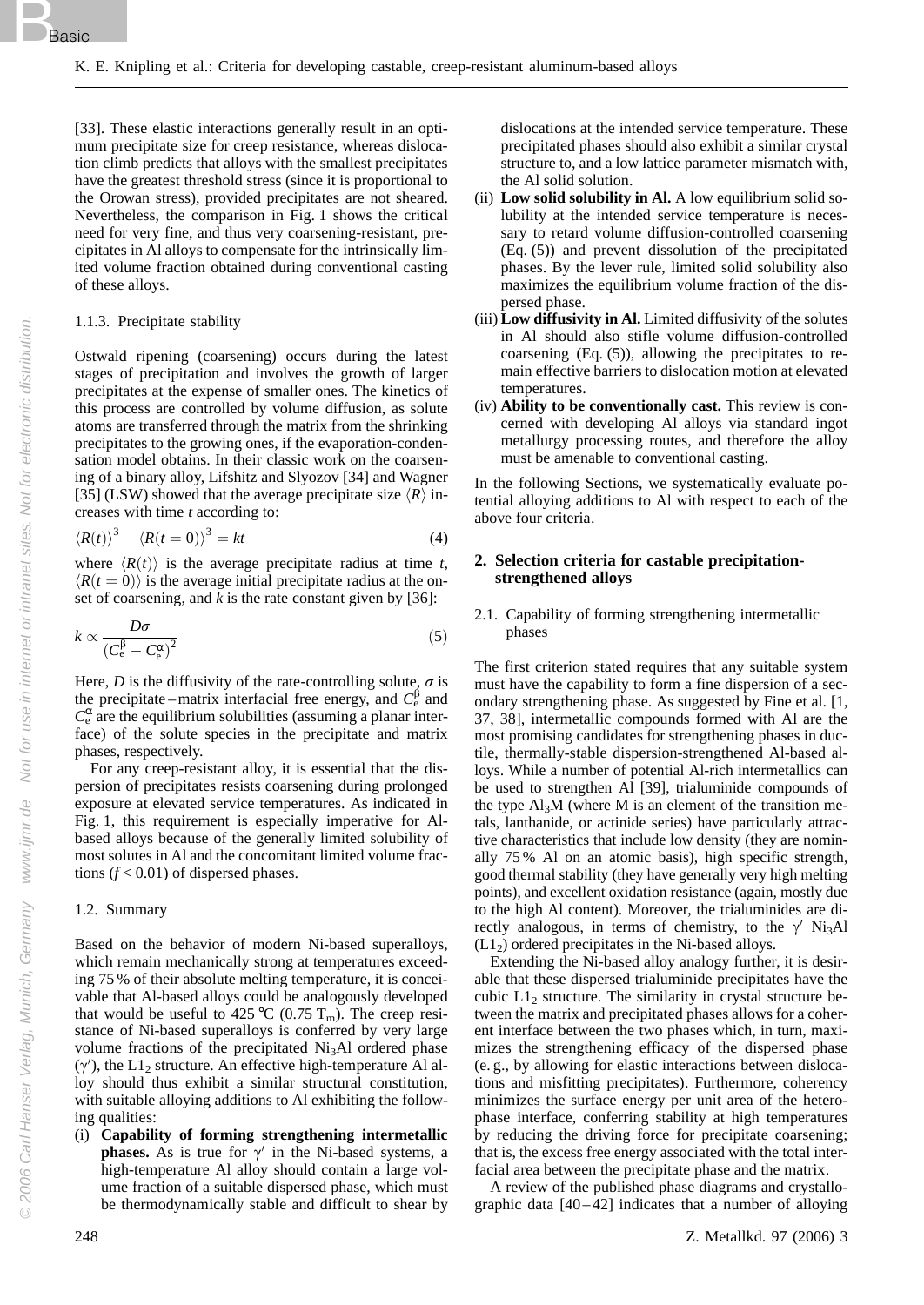

Fig. 2. Alloying additions to Al which form thermodynamically stable trialuminide  $(A<sub>1</sub>M)$  intermetallic compounds, with the equilibrium structure indicated.

additions crystallize to form stable  $Al<sub>3</sub>M$  trialuminides, as shown graphically in the periodic table of Fig. 2. The high-symmetry cubic  $L1_2$  and related tetragonal  $D0_{22}$  and  $D0_{23}$  structures are prevalent among the early transition elements (Groups 3 to 5), with other lower-symmetry structures obtained with a few of the transition elements of later groups (Fe, Co, Ni, Re, Ir). Trialuminide intermetallic compounds are even more abundant among the lanthanide (rare earth, RE) elements; with the exception of Eu, all RE elements form thermodynamically stable Al3RE compounds. This is also the case for several of the early actinide elements (Th, U, Np, Pu). We note that other metastable Al3M trialuminides also exist, e. g. Al3Li, which is a potent strengthening phase in aerospace Albased alloys, but they are not discussed further since their metastability does not fulfill the criterion of high-temperature stability. They may, however, find use as ternary (or higher order) alloying additions in Al-M systems exhibiting stable  $Al<sub>3</sub>M$  trialuminides.

# 2.1.1. Trialuminides formed from the transition elements

Of the only seven thermodynamically stable  $L1<sub>2</sub>$  trialuminides (Fig. 2),  $\text{Al}_3\text{Sc}$  has generated by far the most attention in the scientific literature (see Royset and Ryum [43] for a comprehensive review of the role of Al3Sc in Al alloys). Besides Al<sub>3</sub>Sc, no other thermodynamically stable  $L1<sub>2</sub>$ trialuminides exist among the transition elements.

Just below Sc in the periodic table is Y, which forms an  $Al_3Y$  trialuminide with an equilibrium hexagonal  $DO_{19}$ (Ni3Sn-type) structure. In rapidly-solidified hypereutectic alloys, however, Foley et al. [44] reported the existence of a metastable cubic  $L1_2$  Al<sub>3</sub>Y phase that formed during solidification.

Also near to Sc are the Group 4 (Ti, Zr, Hf) and Group 5 (V, Nb, Ta) elements, which crystallize with the body-centered tetragonal  $D0_{22}$  (or  $D0_{23}$  for Al<sub>3</sub>Zr) structures. In their monolithic form, these trialuminides have received considerable attention as potential high-strength, high-temperature structural materials, most notably  $\text{Al}_3\text{Ti}$  since it is the least dense of this class  $(3.36 \text{ g} \cdot \text{cm}^{-3})$  [45–49]. Unfortunately, however, the low-symmetry tetragonal structure makes these phases intrinsically brittle. The  $D0_{22}$  and  $D0_{23}$ structures are, however, closely related to the cubic  $L_1$ , structure (Fig. 3) and much effort has concentrated on alloying these binary intermetallics to transform them to the higher-symmetry  $L1<sub>2</sub>$  structure, in the hope that the increased number of independent slip systems will improve toughness. For example,  $Al<sub>3</sub>Ti$  (D0<sub>22</sub>) can be transformed to the cubic  $L_1$ <sub>2</sub> structure by alloying with late fourth-period transition elements such as Cr, Mn, Fe, Co, Ni, Cu, or Zn  $[47, 50 - 60]$ . Similarly, Li, Cr, Mn, Fe, Ni, and Cu have been added to  $\text{Al}_3\text{Zr}$  to increase the stability of the cubic  $L1<sub>2</sub>$  structure [61–63], and Cu and Zn have also been shown to stabilize the  $L1_2$  structure of Al<sub>3</sub>Hf [64].

Carlsson and Meschter [65] and Xu and Freeman [66, 67] have shown by *ab initio* calculations that the stability of the  $D0_{22}/D0_{23}$  structure relative to the L1<sub>2</sub> increases rapidly as the transition metal d-electron count increases. Therefore, the likelihood of transforming the stable tetragonal structure to a metastable cubic  $L1<sub>2</sub>$  phase is greater for the Group 4 (Ti, Zr, Hf) elements than it is for the Group 5 (V, Nb, Ta). Indeed, while  $Al<sub>3</sub>Ti$  and  $Al<sub>3</sub>Zr$  have been successfully stabilized into the  $L1_2$  structure by alloying additions

Basic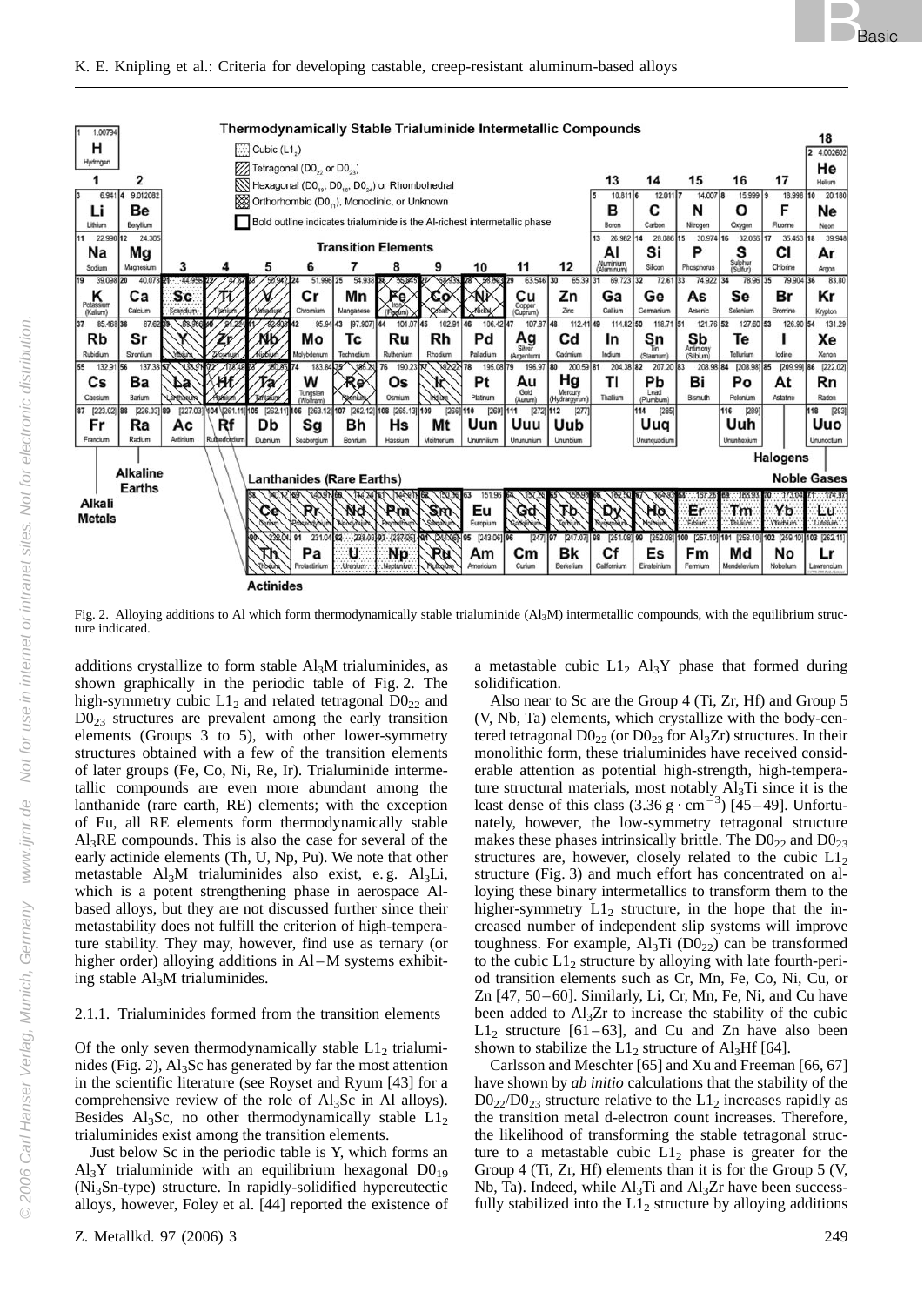

Fig. 3. The (a)  $L1_2$ , (b)  $D0_{22}$ , and (c)  $D0_{23}$  structures. Adapted from Yamaguchi [45].

of late fourth-period transition elements, similar efforts to produce cubic  $L1_2$  Group 5 trialuminides, such as Al<sub>3</sub>Nb and  $Al<sub>3</sub>Ta$ , have proven unsuccessful [47, 687].

Since the free energy difference between the equilibrium and metastable structures is so small, one might expect the  $L1_2$  structure of the Group 4 trialuminides (Al<sub>3</sub>Ti, Al<sub>3</sub>Zr, Al3Hf) to be readily achievable when precipitated from solid solution. Indeed, the decomposition sequence during aging of supersaturated Al–Ti  $[69-74]$ , Al–Zr  $[14, 75-$ 83], and Al-Hf [84-92] solid solutions has been reported to occur firstly by the formation of a metastable cubic  $L1_2$ Al3M phase, with prolonged exposure (hundreds of hours) at high temperatures  $(>450 °C)$  required before this phase transforms to the equilibrium tetragonal Al3M structure. Furthermore, single phase  $L1_2$ -structured Group 4 transition metal trialuminides ( $Al<sub>3</sub>Ti$ ,  $Al<sub>3</sub>Zr$ ,  $Al<sub>3</sub>Hf$ ) have been produced through mechanical alloying, which do not transform to their respective equilibrium tetragonal structures until after heating at very high temperatures (485 °C, 550 °C, and 750 °C for Al<sub>3</sub>Ti, Al<sub>3</sub>Zr, and Al<sub>3</sub>Hf, respectively) [93].

The Group 4 cubic  $L1_2$  trialuminides, while thermodynamically metastable, readily precipitate from supersaturated solid solutions and are kinetically stable at temperatures well in excess of 400 °C. These transition elements are also extraordinarily slow diffusers in Al, as discussed below, and therefore show considerable promise as thermally stable secondary phases in precipitation-strengthened, high-temperature Al-based alloys.

## 2.1.2. Trialuminides formed from elements of the lanthanide series

There is a monotonic decrease in the radius of the rare earth atos across the lanthanide period, and this variation in atomic radius has been shown to influence strongly the stability, structure, and composition of the intermetallic compounds formed in the Al–RE systems [94 – 97]. With decreasing RE atomic radius, the structure of the corresponding trialuminide compound exhibits progressively more cubic character [94-96]. For larger metallic radii  $(Z = 57 - 64$ : La, Ce, Pr, Nd, Pm<sup>1</sup>, Sm, or Gd), the hexagonal  $D0_{19}$  structure  $(Ni<sub>3</sub>Sn-type)$  is found. Those elements of intermediate size  $(Z = 65 - 67$ : Tb, Dy, Ho) possess rhombohedral and hexagonal (Ba<sub>3</sub>Pb-, Ni<sub>3</sub>Ti-, and Al<sub>3</sub>Ho-type, respectively) structures in which cubic and hexagonal stacking is mixed. For the smallest radius RE atoms  $(Z = 68 - 71$ : Er, Tm, Yb, Lu) the cubic  $L1_2$  (Cu<sub>3</sub>Au-type) structure is observed.

The composition of the terminal Al-rich intermetallic phase is also strongly dependent on the atomic radius of the RE addition. On traversing the lanthanide period from Ce  $(Z = 58)$  to Lu  $(Z = 71)$ , there is a transition in the most Al-rich intermetallic phase from  $Al_{11}RE_3$  (also referred to as  $Al_4RE$  by some authors), being stable for early elements of the period, to  $Al_3RE$  which is stable for the late lanthanides. According to the published equilibrium phase diagrams  $[40-42]$ , Al<sub>3</sub>RE is the terminal intermetallic compound for the smaller lanthanide elements beyond Sm  $(Z = 62)$ , inclusive. The trialuminide phases of the early, larger lanthanide series (Ce  $(Z = 58)$  to Pm  $(Z = 61)$ ), therefore, are not in equilibrium with  $\alpha$ -Al and hence may be not precipitated during aging.

The point at which this transition in composition of the Al-rich intermetallic phase occurs has been disputed, however [97]. In the Al-Gd system, for example,  $Al_3Gd$  is the equilibrium terminal intermetallic but Savage et al. [97, 98] report the stabilization of  $\text{Al}_4\text{Gd}/\text{Al}_{11}\text{Gd}_3$  at high cooling rates during solidification. The existence of a metastable  $\text{Al}_4\text{Y}/\text{Al}_{11}\text{Y}_3$  phase has similarly been reported in the as-cast structure of rapidly-solidified Al – Y alloys [99, 100], even though  $Al<sub>3</sub>Y$  is the equilibrium terminal phase.

The transition in trialuminide structure from hexagonal/ orthorhombic to cubic is also rather sensitive to small perturbations. Figure 2, which displays the equilibrium structures, indicates that thermodynamically stable cubic  $L1_2$ structures are obtained for RE additions of Er  $(Z = 68)$  and beyond. Cannon and Hall [95], however, showed that applied pressure produced a structural transformation toward the more cubic structure in the lanthanide trialuminides, and obtained cubic  $L1_2$  structures for Al<sub>3</sub>Ho and Al<sub>3</sub>Dy through such a pressure-induced polymorphic change. Conversely, impurities of Si may stabilize a non-equilibrium, rhom bohedral (Al<sub>3</sub>Ho-type) structure for Al<sub>3</sub>Er [40, 101].

### 2.1.3. Trialuminides formed from elements of the actinide series

We finally consider the trialuminides of the actinide series, of which there are four equilibrium  $Al<sub>3</sub>M$  phases ( $Al<sub>3</sub>Th$ ,  $\text{Al}_3\text{U}$ ,  $\text{Al}_3\text{Np}$ ,  $\text{Al}_3\text{P}$ u) as indicated in Fig. 2. Of particular interest are  $\text{Al}_3\text{U}$  and  $\text{Al}_3\text{Np}$ , which form thermodynamically stable cubic  $L1_2$  structures. None of the actinide trialuminides, however, are in terminal equilibrium with their respective  $\alpha$ -Al solid solutions [40, 41], and, therefore cannot be precipitated from α-Al during aging. While actinide metals could be considered as ternary elements to modify other Al3M phases, their radioactive nature prevents practical engineering applications.

<sup>&</sup>lt;sup>1</sup> The Al–Pm system is not well known, but is assumed to be similar to Al–Nd [40].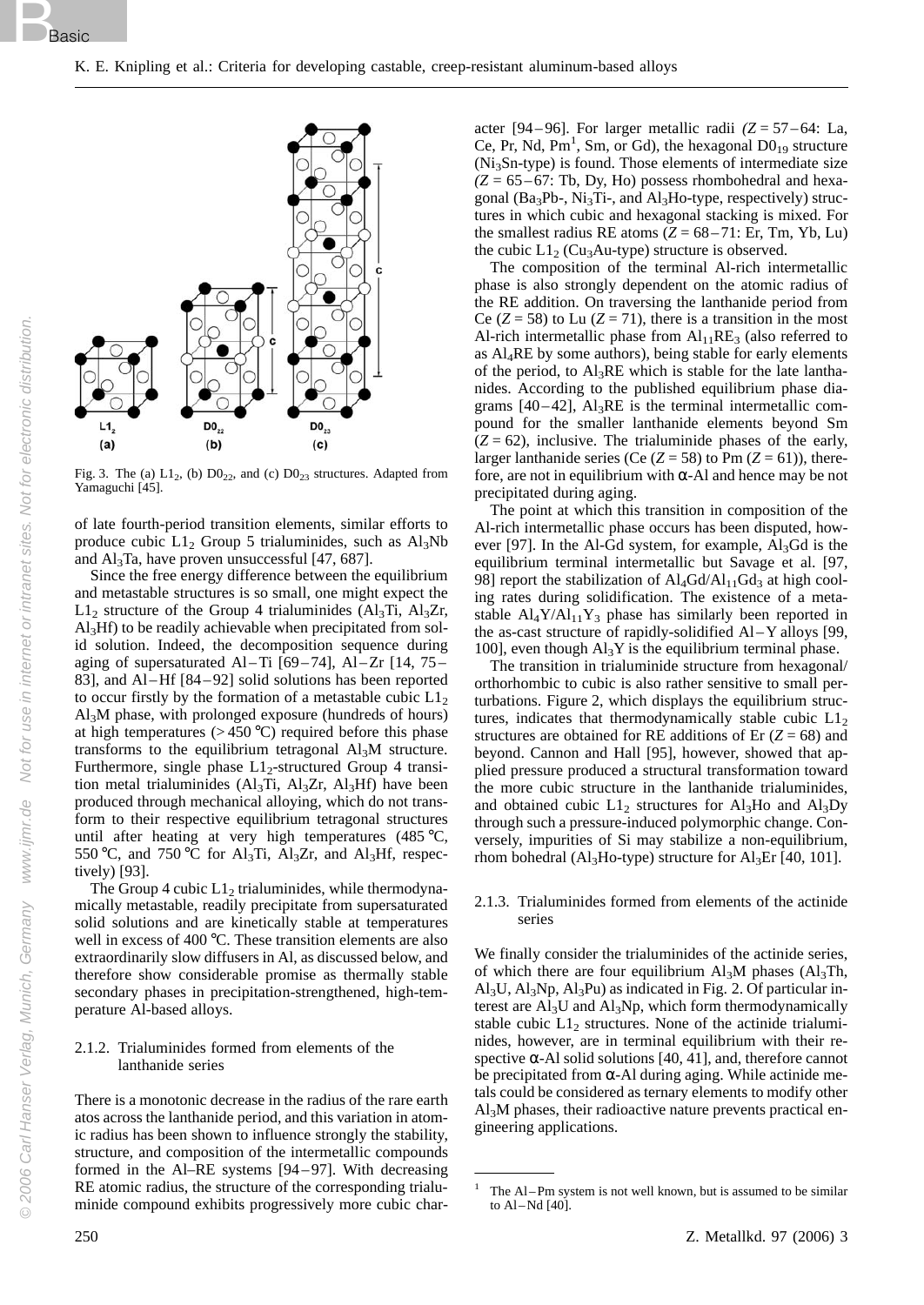# 2.1.4. Lattice parameters of the cubic and tetragonal trialuminide phases

A small lattice parameter mismatch between the precipitate and matrix is essential for minimizing the interfacial free energy driving Ostwald ripening (Eq. (5)) and for maintaining a coherent and coplanar heterophase interface between the two phases [1, 37, 38, 83]. It is therefore useful to compare the lattice parameters,  $a$ , among the cubic  $L1<sub>2</sub>$  trialuminides in Fig. 2, as displayed in Table 1. For the Group 4 (Ti, Zr, Hf) and Group 5 (V, Nb, Ta) elements that form metastable cubic  $L1<sub>2</sub>$  trialuminides, data for the related equilibrium tetragonal  $D0_{22}$  and  $D0_{23}$  structures are also provided. The absolute lattice parameter mismatch,  $\delta$ , for the cubic  $L1<sub>2</sub>$  structures is:

$$
\delta = 100 \left| 1 - \frac{a}{a_0} \right| \tag{6}
$$

Table 1. Reported lattice parameters and the corresponding mismatch with Al for cubic  $(L1_2)$  and related tetragonal  $(D0_{22}$  or  $D0_{23})$ Al3M trialuminide intermetallic compounds.

| Phase                           | Structure                                 | Lattice parameters<br>(A)                              | Mismatch with Al                             | Absolute mismatch, $\delta$ | References                  |  |  |  |
|---------------------------------|-------------------------------------------|--------------------------------------------------------|----------------------------------------------|-----------------------------|-----------------------------|--|--|--|
| Group 3 transition elements     |                                           |                                                        |                                              |                             |                             |  |  |  |
| Al <sub>3</sub> Sc              | L1 <sub>2</sub>                           | $a = 4.103$                                            | $+1.32%$                                     | 1.32%                       | $[102]$                     |  |  |  |
| $\text{Al}_3\text{Y}$           | $L1_2^{\text{a}}$                         | $a = 4.234$                                            | $+4.55%$                                     | 4.55%                       | $[44]$                      |  |  |  |
| Group 4 transition elements     |                                           |                                                        |                                              |                             |                             |  |  |  |
| Al <sub>3</sub> Ti              | $L1_2^{\text{a}}$<br>$D0_{22}$            | $a = 3.967$<br>$a = 3.848$<br>$c = 8.596$              | $-2.04%$<br>$-4.98%$<br>$+6.13%$             | 2.04%<br>5.36%              | $[93]$<br>[39, 103]         |  |  |  |
| Al <sub>3</sub> Zr              | $L1_2^{\mathrm{a}}$<br>$D0_{23}$          | $a = 4.08$<br>$a = 4.014$<br>$c = 17.321$              | $+0.75%$<br>$-0.88%$<br>$+6.92%$             | 0.75%<br>2.89%              | [78, 93, 104]<br>[39, 103]  |  |  |  |
| Al <sub>3</sub> Hf              | $\operatorname{L1_2}^a_{22}$              | $a = 4.048$<br>$a = 3.893$<br>$c = 8.925$              | $-0.04%$<br>$-3.87%$<br>$+10.20%$            | 0.04%<br>5.98%              | $[93]$<br>[105]             |  |  |  |
|                                 |                                           | Group 5 transition elements                            |                                              |                             |                             |  |  |  |
| $\text{Al}_3\text{V}$           | $L1_2^{a,c}$<br>$D0_{22}$                 | $a = 3.87$<br>$a = 3.780$<br>$c = 8.321$               | $-4.44%$<br>$-6.66%$<br>$+2.74%$             | 4.44%<br>5.35%              | [67]<br>[39, 103, 106]      |  |  |  |
| Al <sub>3</sub> Nb              | $L1_2^{\ a}$<br>$L1_2^{a,c}$<br>$D0_{22}$ | $a = 4.11$<br>$a = 3.92$<br>$a = 3.844$<br>$c = 8.605$ | $+1.49%$<br>$-3.20%$<br>$-5.08%$<br>$+6.25%$ | 1.49%<br>3.20%<br>5.47%     | $[39]$<br>[67]<br>[39, 103] |  |  |  |
| $Al_3Ta^d$                      | $D0_{22}$                                 | $a = 3.839$<br>$c = 8.535$                             | $-5.20%$<br>$+5.38%$                         | 5.26%                       | [103]                       |  |  |  |
| Lanthanide series (rare earths) |                                           |                                                        |                                              |                             |                             |  |  |  |
| $Al_3Er$                        | L1 <sub>2</sub>                           | $a = 4.215$                                            | $+4.08%$                                     | 4.08%                       | $[106 - 108]$               |  |  |  |
| Al <sub>3</sub> Tm              | L1 <sub>2</sub>                           | $a = 4.203$                                            | $+3.79%$                                     | 3.79%                       | [106]                       |  |  |  |
| Al <sub>3</sub> Yb              | L1 <sub>2</sub>                           | $a = 4.200$                                            | $+3.71%$                                     | 3.71%                       | $[106]$                     |  |  |  |
| $\text{Al}_3\text{Lu}$          | L1 <sub>2</sub>                           | $a = 4.187$                                            | $+3.39%$                                     | 3.39%                       | [106, 108]                  |  |  |  |
| Actinide series                 |                                           |                                                        |                                              |                             |                             |  |  |  |
| $\text{Al}_3\text{U}$           | L1 <sub>2</sub>                           | $a = 4.262$                                            | 5.24 %                                       | $+5.24%$                    | $[106]$                     |  |  |  |
| Al <sub>3</sub> Np              | L1 <sub>2</sub>                           | $a = 4.260$                                            | $+5.20%$                                     | 5.20%                       | $[106]$                     |  |  |  |

<sup>a</sup> Metastable.<br><sup>b</sup> Al<sub>3</sub>Hf exists in two different crystallographic forms: a stable high temperature D0<sub>23</sub> phase and a stable low temperature D0<sub>22</sub> phase. The  $D0_{23}$  structure is the one relevant to solid-state precipitation.<br><sup>c</sup> Calculated [66].<br><sup>d</sup> No reported metastable cubic L1<sub>2</sub> Al<sub>3</sub>Ta.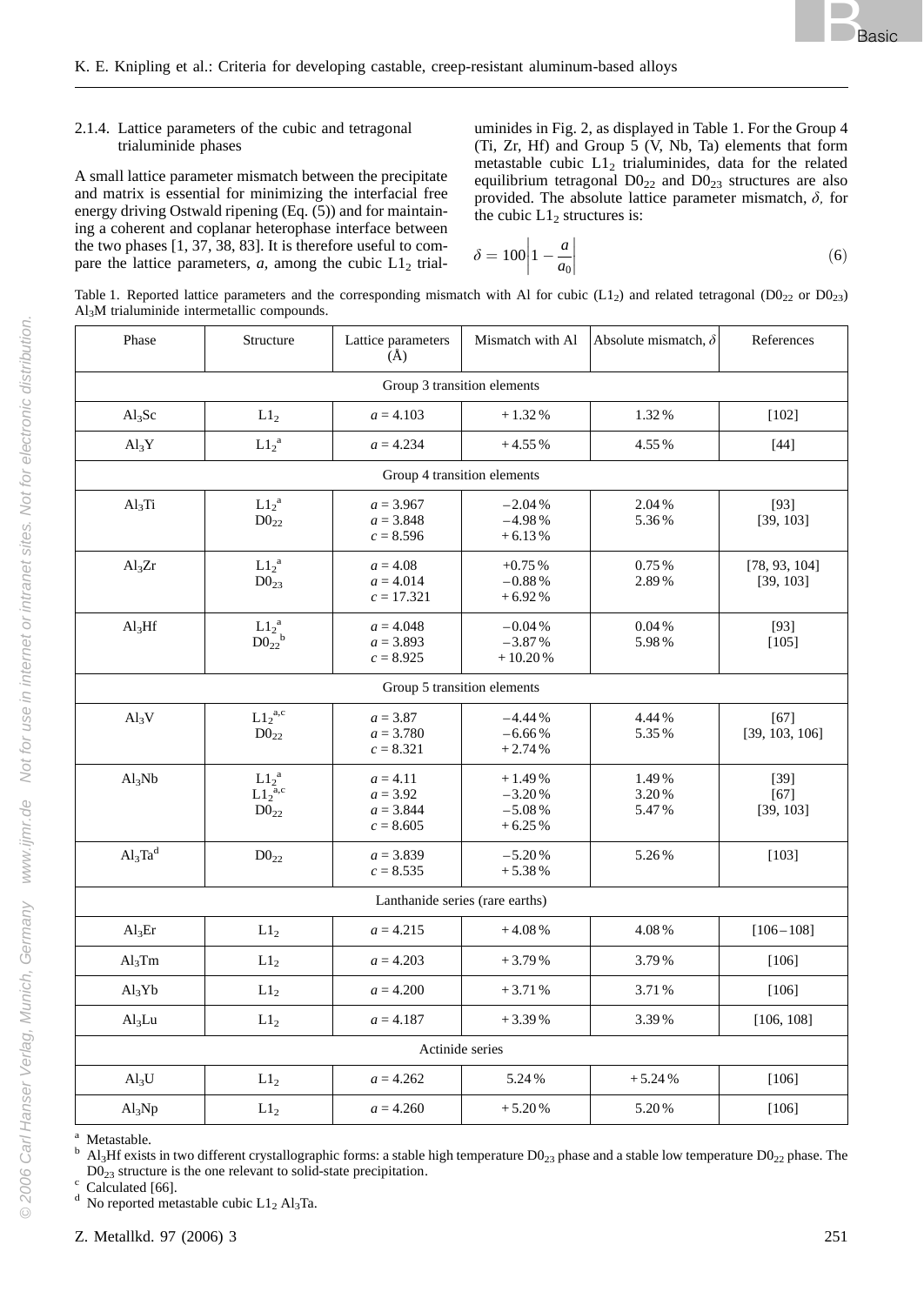where  $a_0 = 4.0496$  Å is lattice parameter of Al. Taking into account the mismatch along both the *a-* and *c*-axes, the parameter  $\delta$  for the tetragonal phases may be written as [37, 39, 92]:

$$
\delta = \frac{100}{3} \left[ 2 \left| 1 - \frac{a}{a_0} \right| + \left| 1 - \frac{c}{n \cdot a_0} \right| \right] \tag{7}
$$

where  $n = 2$  for  $D0_{22}$  and  $n = 4$  for  $D0_{23}$ .

**Basic** 

The lattice parameters and corresponding mismatches displayed in Table 1 are published values for the *pure binary* Al3M trialuminides measured at *room temperature*, which may be modified significantly by alloying or thermal expansion at elevated temperature.

The cubic and tetragonal phases in Table 1 are isostructural, respectively, and so there is generally extensive mutual solubility between them with a concomitant shift in lattice parameter, which is approximately linear with composition assuming Vegard's law obtains. Fine et al., for example, showed that the lattice parameters of both the stable  $(D0_{23})$  and metastable  $(L1_2)$  Al<sub>3</sub>Zr phases could be reduced by additions of Ti, Hf, or V [83, 109, 110]. The Al-Zr-V system, in particular, was studied extensively [83, 111 – 113], and the reduced lattice parameter mismatch was observed to decrease the rate of Ostwald ripening for both metastable cubic  $L1_2$  and the equilibrium tetragonal  $D0_{23}$  phases [37]. Similar improvements have been obtained in Al-Sc-based alloys, where partitioning of Zr to Al<sub>3</sub>(Sc<sub>1 – *x*</sub>Zr<sub>*x*</sub>) [114 – 116] and Ti to Al<sub>3</sub>(Sc<sub>1 – *x*</sub>Ti<sub>*x*</sub>) [117] has been shown to offer improved stability of the precipitated Al3Sc-based trialuminides in dilute alloys compared to binary  $Al_3Sc$  [118]. These and other Group 3 (Y), Group 4 (Ti, Zr, Hf), and Group 5 (V, Nb, Ta) elements reduce the lattice parameter of  $Al<sub>3</sub>Sc (L1<sub>2</sub>)$  [119, 120], thus reducing the mismatch with Al. As discussed later, these ternary additions to the Al–Zr  $[83, 111-113]$  and Al–Sc [114 – 117] alloys are slower diffusers than either Zr or Sc, thus further improving coarsening resistance.

#### 2.1.5. Summary

Trialuminide  $(Al<sub>3</sub>M-type)$  intermetallic compounds have many beneficial characteristics including low density, high elastic modulus, high melting points, and are often stable with Al. They are therefore ideal dispersed strengthening phases for high-strength thermally-stable Al-based alloys. The cubic  $L1<sub>2</sub>$ -structured trialuminides are especially attractive since these ordered fcc structures are commensurate with Al. While 31 elements form trialuminides when alloyed with Al, as shown in Fig. 2, only six elements – Sc, Er, Tm, Yb, Lu, U, and Np – form thermodynamically stable cubic  $L_1$ <sup>2</sup> Al<sub>3</sub>M structures. Several metastable  $L_1$ <sup>2</sup> structures exist, most notably among the Group 4 and Group 5 elements. The Group 4 elements (Ti, Zr, Hf) are especially attractive since the degree of metastability of the cubic  $L1_2$  trialuminide is very slight.

#### 2.2. Solid solubility in  $\alpha$  (Al)

Figure 4 shows the published phase diagrams of the Group 3 (Sc, Y, La), Group 4 (Ti, Zr, Hf), and Group 5 (V, Nb, Ta) transition elements alloyed with Al, positioned as they are situated in the periodic table. Many of the arguments we use for considering the capacity for precipitation strengthening (this Section) and also castability (Section 2.4) will be made with reference to features in the equilibrium binary phase diagrams. We discuss the particular features later, but a few patterns in Fig. 4 are worth commenting on now. The Group 3 (Sc, Y, La) elements exhibit terminal eutectics with Al, while the Group 4 (Ti, Zr, Hf) and Group 5 (V, Nb, Ta) are peritectics. Of the eutectic Group 3 elements, Sc is unique in that it exhibits the highest solid solubility and the lowest liquid solubility at the eutectic temperature. The other eutectic-forming elements, Yand La (as well as most of the lanthanides alloyed with Al), exhibit rather high liquid solubility of solute with very little solid solubility, as shown in Figs. 4b and 4c for Al – Y and Al-La, respectively. These features will have a profound influence on the conduciveness of the various systems for development into castable precipitation-strengthened alloys, as we discuss in detail later.

## 2.2.1. Requirements for precipitation strengthening

In the interest of precipitation-strengthening, a low solid solubility is desired to maximize the chemical driving force for nucleation and, concomitantly, the equilibrium volume fraction of the precipitated phase. Moreover, according to volume diffusion-controlled coarsening theory (Eq. (5)), limited solid solubility is also favorable for retarding Ostwald ripening of the precipitate dispersion, which is essential for creep resistance. As noted previously, appreciable solubility in Al exists only for eight elements (Zn, Ag, Mg, Li, Ga, Ge, Cu, Si) [14 – 17]. We therefore consider solid solubility primarily from the standpoint of a characteristic that maximizes the potential for precipitation strengthening.

The basic requirement for precipitation strengthening, as originally formulated in the seminal work of Merica et al. [124] to explain Wilm's serendipitous discovery of age hardening, is decreasing solute solubility with decreasing temperature. This criterion alone is not very useful since virtually all elements, when alloyed with Al, exhibit this behavior. A more discriminating feature by which to compare various systems, therefore, is to consider the potential for obtaining large volume fractions of dispersed phases which, as discussed in detail by Ryum [125], scales with the maximum solubility, *C*max. This is exactly true only for eutectic systems as the liquid solubility of solute in peritectic systems is often the limiting factor for determining the amount of solute that may be quenched into solid solution. This point is discussed in more detail when considering castability.

A large maximum solubility, *C*max, is also essential for solutionizing the alloys in the single phase  $\alpha$ -Al solid solution prior to precipitation aging, which is necessary for achieving a homogenous distribution of supersaturated solute atoms after quenching, as well as a potential supersaturation of vacancies capable of accelerating precipitation. In addition to a large C<sub>max</sub>, limited solubility at intermediate aging/service temperatures, say  $400^{\circ}$ C ( $C_{400}$ ), is favored for driving nucleation as well as retarding Ostwald ripening of the precipitated phase.

Finally, precipitation of an Al3M trialuminide from solid solution requires that  $Al<sub>3</sub>M$  is the most Al-rich intermetallic compound in the system (that is,  $Al<sub>3</sub>M$  exists in equilibrium with the terminal  $\alpha$ -Al solid solution). Several of the transition metals (V, Co, La, Ir), the early lanthanides (Ce, Pr, Nd,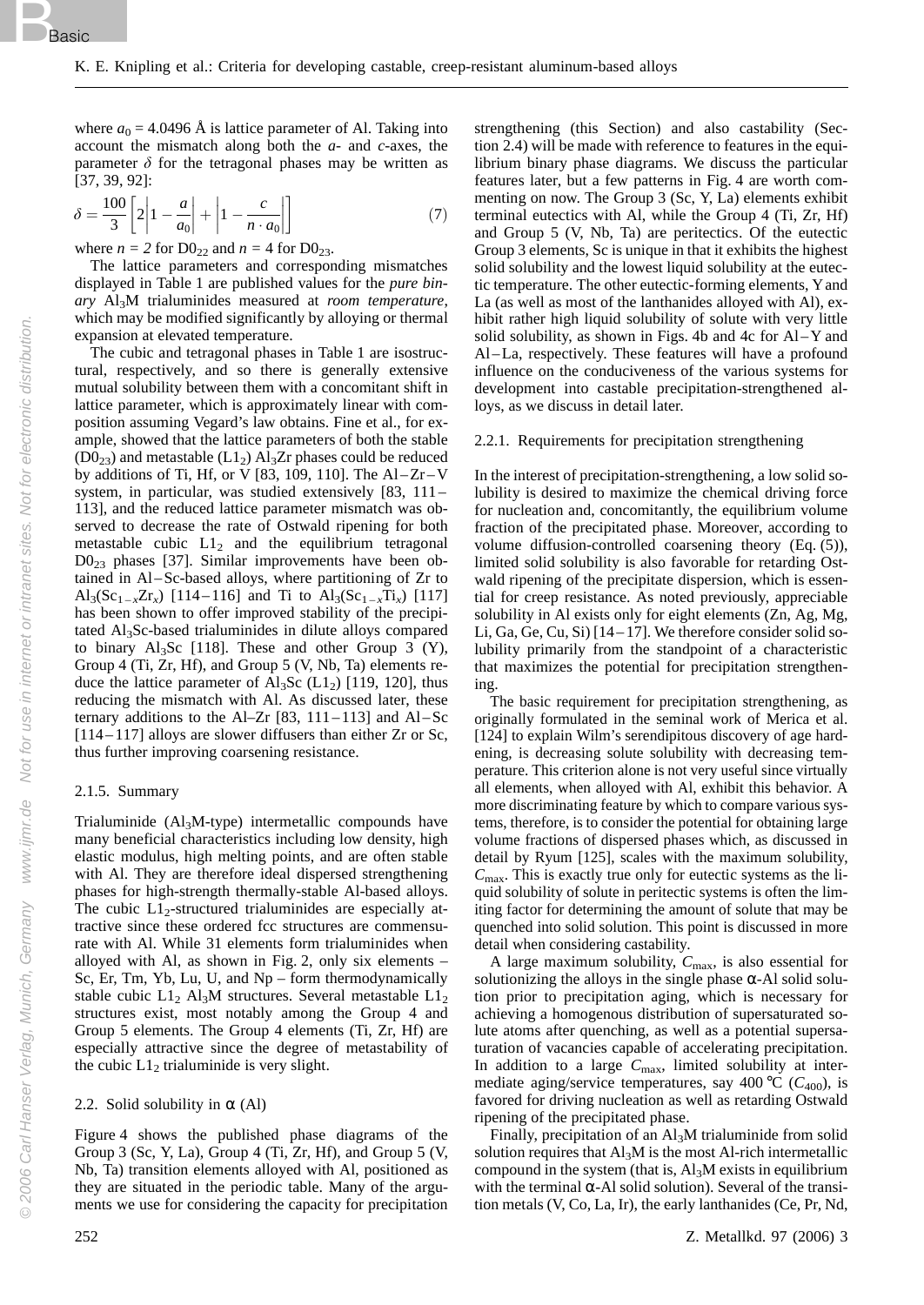Pm), and the actinides (Th, U, Np, Pu) all form trialuminides that are not the terminal intermetallic compound, and hence Al<sub>3</sub>M may not be precipitated from solid solution in these systems.

Table 2 considers the cubic  $L1_2$  Al<sub>3</sub>M-forming systems in Fig. 2 with respect to the criteria favorable for precipitation strengthening. As indicated, all trialuminides except for Al<sub>3</sub>V, Al<sub>3</sub>U, and Al<sub>3</sub>Np are in equilibrium with  $\alpha$ -Al. Unfortunately, few of these elements exhibit appreciable solubility in Al. Moreover, the solid solubility of the RE elements, several of which form thermodynamically stable  $L1<sub>2</sub>$  trialuminides, is particularly quite low. This may be readily explained by the substantial size difference between Al and RE atoms [94].

## 2.3. Small diffusivity in Al

Slow diffusion kinetics are an essential requirement for retention of strength for any alloy subjected to longterm exposure at elevated temperatures. This requirement is espe-



Fig. 4. Reported binary phase diagrams for dilute (< 1 at.%) additions of the Group 3, 4, and 5 transition elements alloyed with Al. References for the diagrams are: Al –Sc [42, 102]; Al –Y [42]; Al –La [42]; Al –Ti [121]; Al –Zr [122]; Al –Hf [42, 105]; Al –V [42]; Al –Nb [42, 123]; Al –Ta [42].

© 2006 Carl Hanser Verlag, Munich, Germany www.ijmr.de Not for use in internet or intranet sites. Not for electronic distribution.Not for use in internet or intranet sites. Not for electronic distribution. www.ijmr.de © 2006 Carl Hanser Verlag, Munich, Germany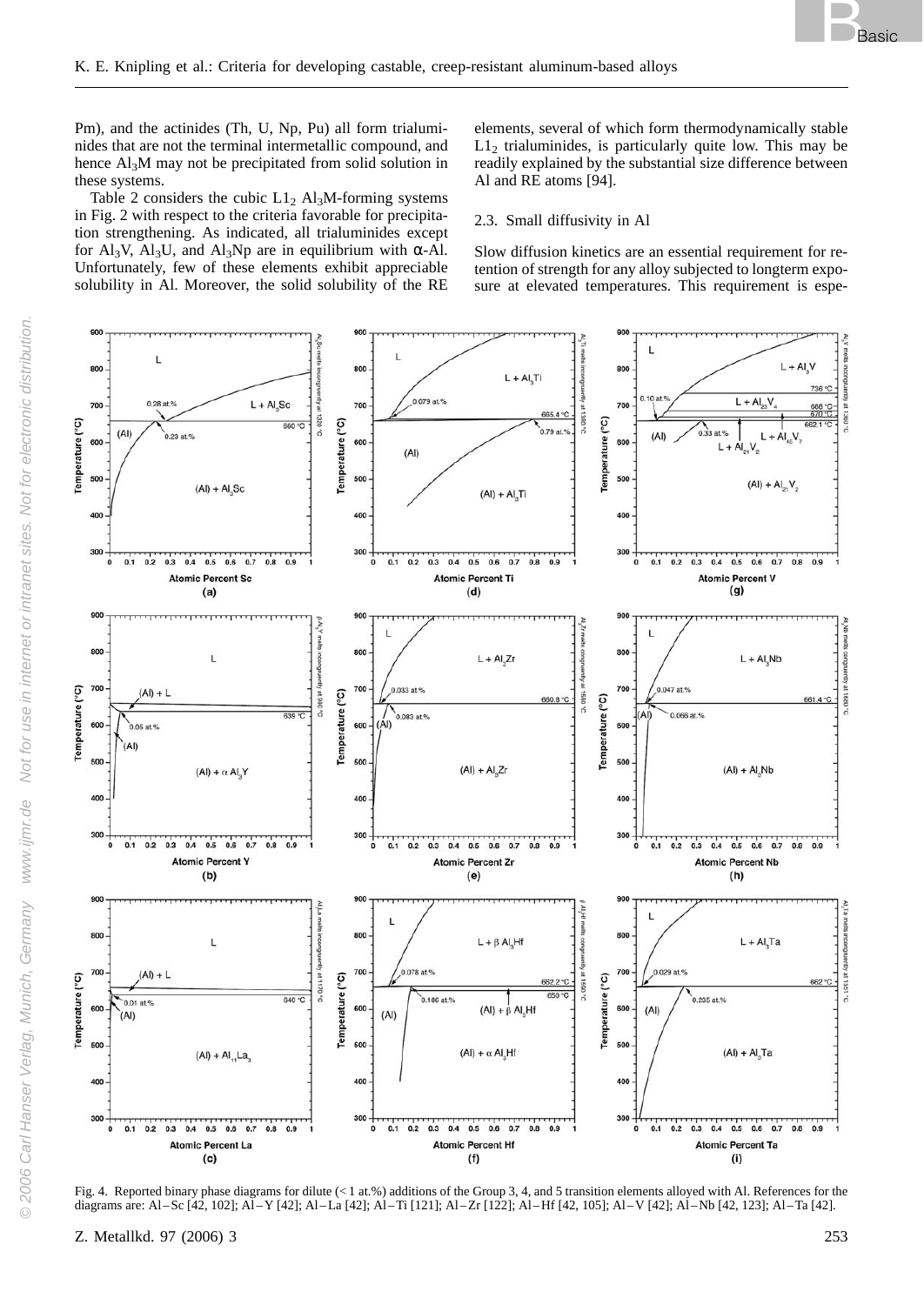**Basic** 

| $C_{\rm max}$<br>Element<br>$(at.\%)$   |              | $C_{400}$<br>$\alpha$ -Al-Al <sub>3</sub> M<br>$(at.\%)$<br>equilibrium |          | References |  |  |  |
|-----------------------------------------|--------------|-------------------------------------------------------------------------|----------|------------|--|--|--|
| Group 3 transition elements             |              |                                                                         |          |            |  |  |  |
| $\rm Sc$                                | 0.23         | 0.01                                                                    | Yes      | [42, 102]  |  |  |  |
| $\mathbf Y$                             | 0.049        | 0.016                                                                   | Yes      | [40, 42]   |  |  |  |
| Group 4 transition elements             |              |                                                                         |          |            |  |  |  |
| Ti                                      | 0.79         | 0.13                                                                    | Yes      | $[121]$    |  |  |  |
| Zr                                      | 0.083        | 0.0005                                                                  | Yes      | $[122]$    |  |  |  |
| $\rm Hf$                                | 0.186        | 0.130                                                                   | Yes      | [42, 105]  |  |  |  |
| Group 5 transition elements             |              |                                                                         |          |            |  |  |  |
| $\mathbf V$                             | 0.33         | < 0.15                                                                  | No       | $[42]$     |  |  |  |
| Nb                                      | 0.066        | 0.038                                                                   | Yes      | $[42]$     |  |  |  |
| Ta                                      | 0.235        | 0.05                                                                    | Yes      | $[42]$     |  |  |  |
| Lanthanide series (rare earths)         |              |                                                                         |          |            |  |  |  |
| $\mathop{\rm Er}\nolimits$              | $\approx 0$  | $\approx\!0$                                                            | Yes      | $[40]$     |  |  |  |
| Tm                                      | $\approx\!0$ | $\approx 0$                                                             | Yes      | $[40]$     |  |  |  |
| $Yb^a$                                  | 0.18         | $<\!0.1$                                                                | Yes      | $[42]$     |  |  |  |
| Lu                                      | $\approx 0$  | $\approx\!0$                                                            | Yes      | $[40]$     |  |  |  |
| Actinide series                         |              |                                                                         |          |            |  |  |  |
| $\mathbf U$                             | 0.007        | 0.0037                                                                  | $\rm No$ | [40, 42]   |  |  |  |
| $\ensuremath{\mathbf{Np}}^{\mathrm{b}}$ |              |                                                                         |          | $[40]$     |  |  |  |

Table 2. Equilibrium maximum solid solubility  $(C_{\text{max}})$  and solubility at 400 °C  $(C_{400})$  in binary Al–M alloys that form cubic (L1<sub>2</sub>) and related tetragonal ( $D0_{22}$  or  $D0_{23}$ ) Al<sub>3</sub>M trialuminide intermetallic compounds.

Based on the published phase diagram in Ref. [42]. The original Refs. [125, 126] for this data, however, did not measure  $C_{\text{max}}$ . Further-<br>more, Ref. [40] claims there is no significant solubility of Yb in Al.

 $h$  No phase diagram available, although presumed to be similar to Al – U [40].

cially true for any Al-based system due to the intrinsically low volume fraction of dispersed phases and the concomitant necessity for fine precipitates with exceptional coarsening resistance (Fig. 1).

From an experimental point-of-view, it is difficult to carry out diffusion experiments in Al. Cited difficulties include the kinetic barrier for diffusion of a radioactive Al isotope through the passiviting oxide layer, the extremely low solid solubility of solutes in Al, and a strong tendency to form intermetallic compounds [128]. As a result, some of the early diffusion data for solutes in Al are unreliable. The advent of readily available radioactive isotopes after 1950, and more recent developments with ion implantation, have mitigated many of these experimental difficulties. Nevertheless, for several elements (e. g., Ti), measurements of impurity diffusion coefficients are still hampered primarily by the unavailability of suitable and inexpensive radioactive isotopes.

In light of these advances in experimental techniques, impurity diffusion in Al (especially that of the transition elements) has received renewed interest in recent years [128 – 132], and we review here the most reliable data, with

particular emphasis on the solutes forming cubic  $L1<sub>2</sub> Al<sub>3</sub>M$ intermetallics.

2.3.1. Trends in diffusivity among the transition elements

It is fortunate that the transition elements are anomalously slow diffusers in Al, characterized by large activation energies, large pre-exponential factors, and a wide range of variation of diffusivity values as compared with Al self-diffusion. Measured activation energies for tracer diffusion (*Q*) and pre-exponential factors  $(D_0)$  for all of the 3*d* transition elements and other selected 4*d*- and 5*d* transition elements are listed in Table 3. The majority of these data was obtained from two review articles by Mehrer et al. [128, 129] and Fujikawa [130], which provide the most authoritative theoretical interpretations for transition metal diffusion in Al. Data for some of the diffusing elements were also obtained from a recent review by Du et al. [130] and a somewhat older article by Grammatikakis [131]. Also, the comprehensive Landolt – Börnstein review [132] was utilized.

Data for 3*d* transition elements and of 4*sp* non-transition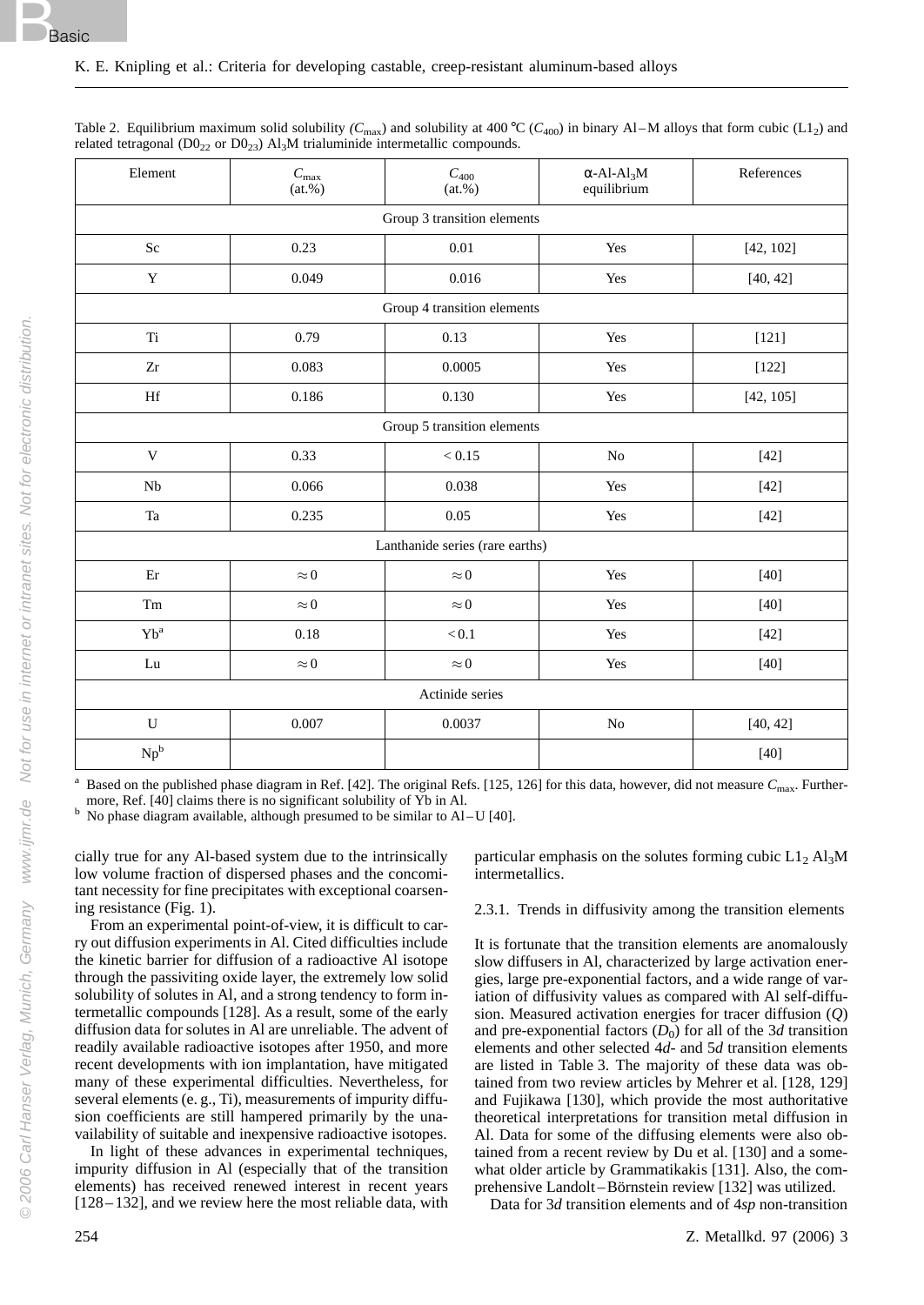



Fig. 5. Measured activation energies (*Q*) of 3d transition element solutes and of 4*sp* non-transition metal solutes in Al. Data for Ga and

Fig. 6. Calculated diffusivities at 300, 400, and 660 °C ( $T<sub>m</sub>$  of Al) of 3*d* transition element solutes and of 4sp non-transition metal solutes in Al. Data for Ga and Ge are from Ref. [127].

|                                       | Pre-exponential, $D_0$<br>$\rm \tilde{m}^2\,\rm s^{-1}$ | Activation enthalpy, $Q$            |                                      | $D$ at 400 $^{\circ}\mathrm{C}$<br>$m^2 s^{-1}$ | References                                         |                    |  |  |
|---------------------------------------|---------------------------------------------------------|-------------------------------------|--------------------------------------|-------------------------------------------------|----------------------------------------------------|--------------------|--|--|
|                                       |                                                         | $kJ$ mol <sup><math>-1</math></sup> | $eV$ atom <sup><math>-1</math></sup> |                                                 | Original reference                                 | Cited in           |  |  |
| Self-diffusion                        |                                                         |                                     |                                      |                                                 |                                                    |                    |  |  |
| AI                                    | $1.37 \times 10^{-5}$                                   | 124                                 | 1.29                                 | $3.25 \times 10^{-15}$                          | Dais et al. [134]                                  | [128]              |  |  |
|                                       | Fourth period (3d) transition elements                  |                                     |                                      |                                                 |                                                    |                    |  |  |
| Sc                                    | $5.31 \times 10^{-4}$                                   | 173                                 | 1.79                                 | $1.98 \times 10^{-17}$                          | Fujikawa [135]                                     | [130]              |  |  |
| Ti                                    | $1.12 \times 10^{-1}$                                   | 260                                 | 2.69                                 | $7.39 \times 10^{-22}$                          | Bergner and van Chi [136]                          | $[128, 130 - 132]$ |  |  |
| V                                     | 1.60                                                    | 303                                 | 3.14                                 | $4.85 \times 10^{-24}$                          | Bergner and van Chi [136]                          | $[128, 130 - 132]$ |  |  |
| Cr                                    | 10.0                                                    | 282                                 | 2.92                                 | $1.29\times10^{-21}$                            | Rummel et al. [128]                                | [128, 130]         |  |  |
| Mn                                    | $8.7 \times 10^{-3}$                                    | 208                                 | 2.16                                 | $6.24 \times 10^{-19}$                          | Rummel et al. [128]                                | [128, 130]         |  |  |
| Fe                                    | $7.7 \times 10^{-1}$                                    | 221                                 | 2.29                                 | $5.41\times10^{-18}$                            | Rummel et al. [128]                                | [128, 130]         |  |  |
| Co                                    | $1.93 \times 10^{-2}$                                   | 168                                 | 1.74                                 | $1.76\times10^{-15}$                            | Rummel et al. [128]                                | [128, 130, 131]    |  |  |
| Ni                                    | $4.4 \times 10^{-4}$                                    | 146                                 | 1.51                                 | $2.05 \times 10^{-15}$                          | Erdelyi et al. [137]<br>[128, 130, 132, 133]       |                    |  |  |
| Cu                                    | $6.54 \times 10^{-5}$                                   | 136                                 | 1.41                                 | $1.54\times10^{-15}$                            | Fujikawa and Hirano [138]<br>[128, 130, 133]       |                    |  |  |
| Zn                                    | $2.59 \times 10^{-5}$                                   | 121                                 | 1.25                                 | $1.05 \times 10^{-14}$                          | Peterson and Rothman [139]<br>[128, 130, 132, 133] |                    |  |  |
| Fifth period (4d) transition elements |                                                         |                                     |                                      |                                                 |                                                    |                    |  |  |
| Zr                                    | $7.28 \times 10^{-2}$                                   | 242                                 | 2.51                                 | $1.20 \times 10^{-20}$                          | Marumo et al. [140]<br>[130, 132, 133, 141]        |                    |  |  |
| Mo                                    | $1.4 \times 10^{-3}$                                    | 250                                 | 2.59                                 | $5.52 \times 10^{-23}$                          | van Chi and Bergner [142]<br>[130, 132, 133]       |                    |  |  |
| Sixth period (5d) transition elements |                                                         |                                     |                                      |                                                 |                                                    |                    |  |  |
| La                                    | $1.40 \times 10^{-10}$                                  | 113                                 | 1.17                                 | $2.43 \times 10^{-19}$                          | Murarka and Agarwala [143]<br>[144]                |                    |  |  |
| Hf                                    | $1.07 \times 10^{-2}$                                   | 241                                 | 2.50                                 | $2.11 \times 10^{-21}$                          | Minamino<br>[130]                                  |                    |  |  |
| W                                     | $1.06 \times 10^{-3}$                                   | 249                                 | 2.58                                 | $5.00 \times 10^{-23}$                          | van Chi and Bergner [142]                          |                    |  |  |

Table 3. Measured diffusion data for selected transition metal solutes in Al.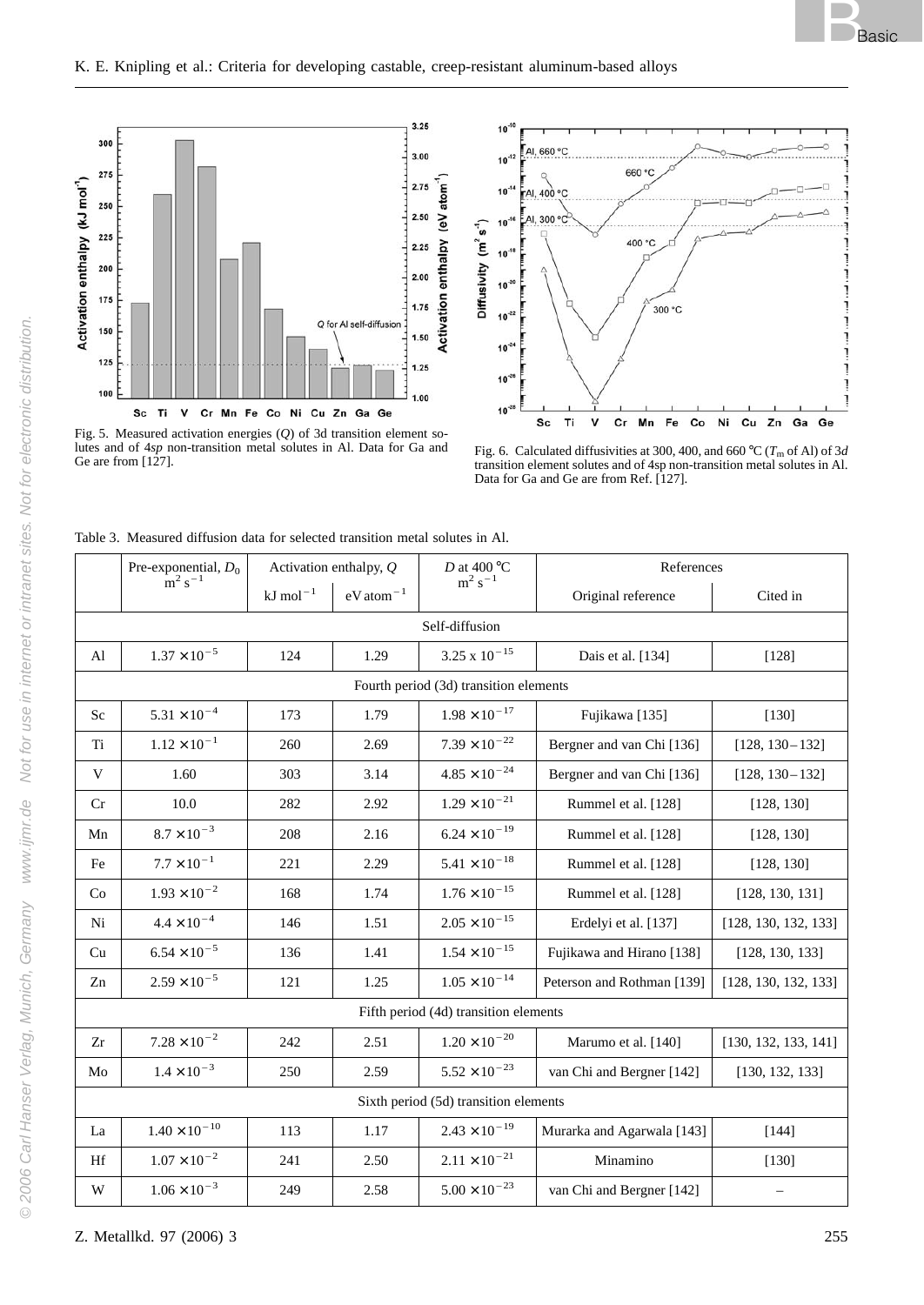elements (foreign atoms from the same row of the periodic table) are depicted graphically in Figs. 5 and 6. Figure 5 shows the activation energies for tracer diffusion versus the position in the periodic table. Figure 6 shows the calculated diffusivities near the melting point of Al  $(660 °C)$  as well as two other temperatures of interest (300 and 400 °C). The 3*d* sublevel starts to fill with Sc ( $Z = 21$ ,  $[Ar]4s^{2}3d^{1}$  and becomes filled at Zn (Z = 30,  $[Ar]4s^{2}3d^{10}$ ), and it is evident that valence has a strong influence on both the activation energies and the corresponding diffusivities. This dependence is most obvious in Fig. 6, where the calculated diffusivity increases with increasing number of *d* electrons from V to Co by nearly six orders of magnitude at 660 °C.

It is well known that attractive or repulsive interactions among vacancies and substitutionally dissolved solute atoms may lead to higher or lower diffusivities of solute atoms compared with the self diffusivity of the solvent atom. This relationship between the vacancy-solute binding free energy and the valence difference between solute and solvent atoms was originally discussed by Lazarus [144] and further elaborated on by LeClaire [146]. While the socalled Lazarus – LeClaire model works well for electropositive impurities in noble metals, it is known (e. g., [147, 148]) that this model is unsatisfactory for several solvents, including Al. A more accurate theoretical interpretation has been provided by Hoshino et al. [149], who studied vacancy – solute interactions in Al using *ab initio* calculations based on local-density-functional theory. These calculations indicate that while 4*sp* (and 5*sp*) solute atoms are attracted to the vacancy, the interaction for 3*d* (and 4*d*) transition elements is repulsive and exhibits a maximum near the middle of the 3*d* and 4*d* rows, which is reasonably consistent with the measured activation energies displayed in Fig. 5. Rummel et al. [129] summarize these and other theories, and provide the clearest theoretical interpretation of these interactions at present.

Alexander and Slifkin [150] noted that the row of the diffusing species – and hence atomic size – also has an influence on diffusivity. For example, the diffusivities of the Group 11 solutes increases in the sequence Cu, Ag, Au. Nevertheless, Rummel et al. [127] noted that this influence amounts to at most a factor of about 2, and is therefore minor compared to the strong valency effect. Therefore, elements of the same group may be assumed to exhibit similar diffusion kinetics in Al, as evidenced by the data for the homovalent Group 3 (Ti, Zr, Hf) and Group 6 (Cr, Mo, W) solutes in Table 3, exhibiting a factor of about 20 difference for the diffusivity at  $400^{\circ}$ C.



Fig. 7. Semi logarithmic plot of diffusivity in Al versus reciprocal temperature for the elements which form  $L1<sub>2</sub>$  trialuminide phases with Al. The data for Ce, Pr, Nd, and Sm are assumed to be representative of the  $L1_2$ -forming lanthanides (Er, Tm, Yb, and Lu).

2.3.2. Trends in diffusivity among the lanthanide elements

Reported diffusion data for the lanthanide or actinide elements in Al appear to be limited to a study by Murarka and Agarwala [143], which reports diffusion data for the early lanthanide elements (La, Ce, Pr, Nd, and Sm). These data are presented in Table 4 (Table 3 for La). As indicated, the diffusivities of the lanthanides generally lie between those of the Group 3 (Sc) and Group 4 (Ti, Zr, Hf) elements, as might be expected considering the position of the lanthanides in the periodic table. This intermediate diffusivity of the lanthanides in Al is substantiated by a decomposition study of melt spun Al-Ti, Al-Zr, and Al-Er alloys by Angers et al. [151]. The coarsening rates of the precipitated Al<sub>3</sub>Er (L1<sub>2</sub>) phases were more rapid than those for Al<sub>3</sub>Ti  $(L1<sub>2</sub>)$  or Al<sub>3</sub>Zr  $(L1<sub>2</sub>)$ , most likely due to faster diffusion kinetics. The activation enthalpy for tracer diffusion is very

Table 4. Measured diffusion data for selected lanthanide solutes in Al.

|           | Pre-exponential, $D_0$<br>(m <sup>2</sup> s <sup>-1</sup> ) | Activation enthalpy, $Q$ |                                        | D at 400 $^{\circ}$ C  | References                 |            |
|-----------|-------------------------------------------------------------|--------------------------|----------------------------------------|------------------------|----------------------------|------------|
|           |                                                             | $(kJ \text{ mol}^{-1})$  | $\frac{1}{2}$ (eV atom <sup>-1</sup> ) | $(m^2 s^{-1})$         | Original reference         | Cited in   |
| <b>Ce</b> | $1.9 \times 10^{-10}$                                       | 111                      | 1.15                                   | $4.65 \times 10^{-19}$ | Murarka and Agarwala [143] | [144, 152] |
| Pr        | $3.58 \times 10^{-10}$                                      | 99.4                     | 1.03                                   | $6.94 \times 10^{-19}$ | Murarka and Agarwala [143] | [144, 152] |
| Nd        | $4.8 \times 10^{-11}$                                       | 104                      | 1.08                                   | $3.93 \times 10^{-19}$ | Murarka and Agarwala [143] | [144, 152] |
| Sm        | $3.45 \times 10^{-11}$                                      | 95.5                     | 0.99                                   | $1.33 \times 10^{-18}$ | Murarka and Agarwala [143] | [144, 152] |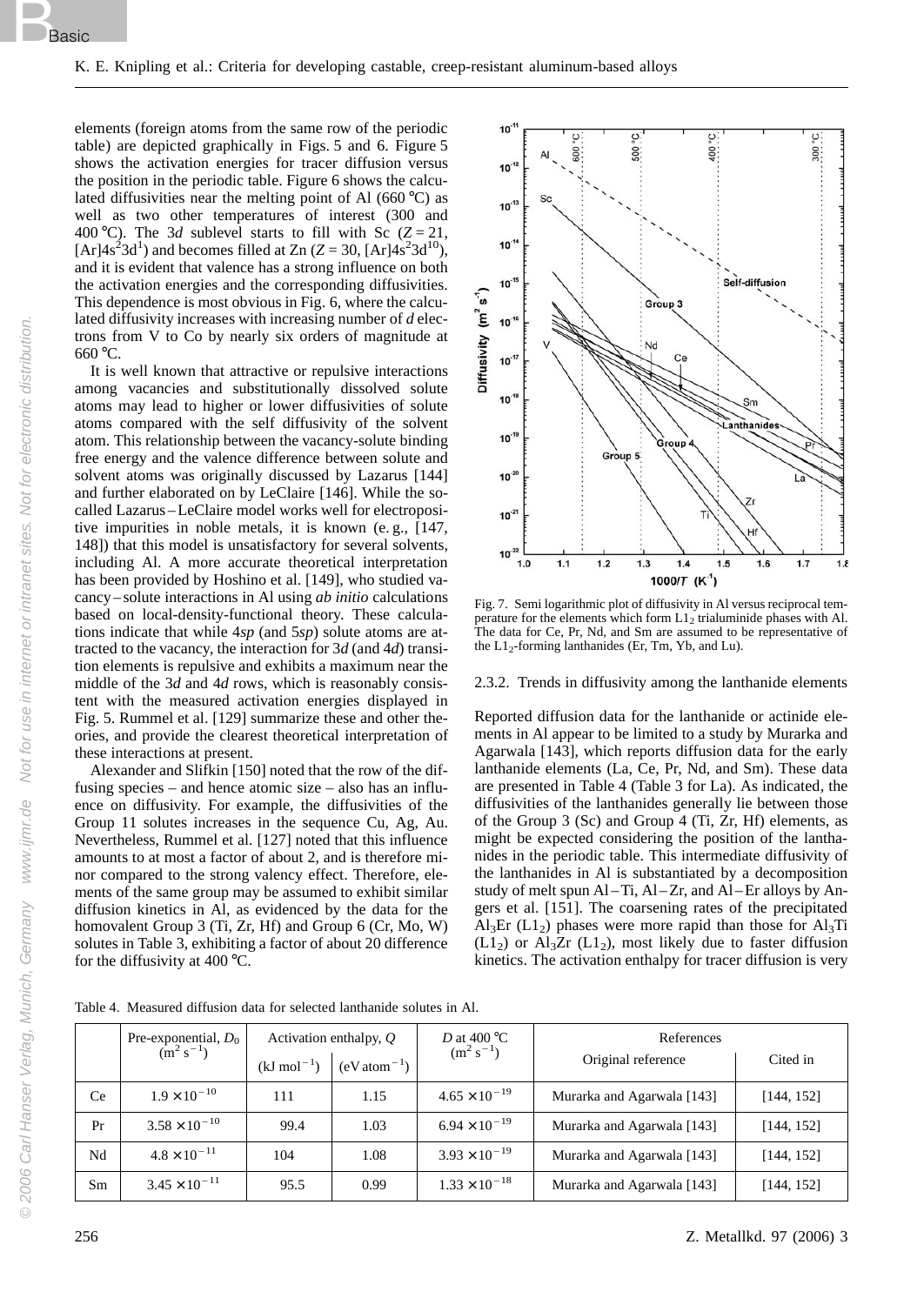high compared to the other elements shown in Fig. 7, and this unexpected experimental result demands that this experiment be repeated using modern analytical methods. Even more useful would be measurements of diffusivities for the other lanthanide elements.

# 2.3.3. Summary

© 2006 Carl Hanser Verlag, Munich, Germany www.ijmr.de Not for use in internet or intranet sites. Not for electronic distribution.

www.ijmr.de

© 2006 Carl Hanser Verlag, Munich, Germany

Not for use in internet or intranet sites. Not for electronic distribution

The transition elements are anomalously slow diffusers in Al, with diffusivities several orders of magnitude smaller than that for Al self-diffusion. This anomalous behavior is ascribed to repulsive vacancy –solute interactions which, according to experimental evidence (Fig. 5), reaches a maximum near the Group 5 (V, Nb, Ta) column of the periodic table. The period of the diffusing species has only a moderate effect (compared to valence) and so homovalent solutes of the same group in the periodic table may be assumed to obey similar diffusion kinetics in Al. Diffusion of the lanthanide elements in Al has received comparatively little

Reaction type Reaction temp.

 $(^{\circ}C)$ 

attention, but available data for the light lanthanides indicate that diffusivities are relatively small, intermediate between those of the Group 3 (Sc) and Group 4 (Ti, Zr, Hf) elements.

Basic

The diffusion behavior of elements capable of forming precipitated cubic  $L_1$ <sup>2</sup> trialuminides – Al<sub>3</sub>M formed with elements of the Group 3, Group 4, Group 5, and lanthanide series and which are in equilibrium with  $\alpha$ -Al in Table 2 – is presented in the Arrhenius diagram of Fig. 7. The diffusion data for the early lanthanides (Ce, Pr, Nd, and Sm) is assumed to be representative of the late lanthanides (Er, Tm, Yb, Lu), which form  $Al<sub>3</sub>M (L1<sub>2</sub>)$  trialuminides.

## 2.4. Ability to be conventionally cast

Solid solubility  $C_{\text{max}}$ (at.%)

This review is concerned with developing precipitationstrengthened Al-based alloys produced via conventional ingot metallurgy routes, which requires that any suitable system be amenable to conventional casting. We consider cast-

*k*<sup>0</sup> Reference

Table 5. Invariant reactions in binary Al – M alloys which form cubic (L1<sub>2</sub>) and related tetragonal (D0<sub>22</sub> or D0<sub>23</sub>) Al<sub>3</sub>M trialuminide intermetallic compounds.

Group 3 transition elements

Sc Eutectic 660 (0.28 0.23 0.82 [42, 102] Y Eutectic  $\begin{array}{|c|c|c|c|c|c|c|c|c|} \hline \end{array}$  639  $\begin{array}{|c|c|c|c|c|c|c|c|} \hline \approx 3 & 0.049 & \approx 0.02 & \begin{array}{|c|c|c|c|c|} \hline \end{array}$  40, 42]

Liquid solubility  $C_1$ (at.%)

| Group 4 transition elements                                                                                                                               |            |               |                |                |                 |           |  |
|-----------------------------------------------------------------------------------------------------------------------------------------------------------|------------|---------------|----------------|----------------|-----------------|-----------|--|
| <b>Ti</b>                                                                                                                                                 | Peritectic | 665.4         | 0.079<br>0.79  |                | 10.0            | $[121]$   |  |
| Zr                                                                                                                                                        | Peritectic | 660.8         | 0.033          | 0.083          | 2.52            | $[122]$   |  |
| Hf                                                                                                                                                        | Peritectic | 662.2         | 0.078          | 0.186          | 2.38            | [42, 105] |  |
| Group 5 transition elements                                                                                                                               |            |               |                |                |                 |           |  |
| V                                                                                                                                                         | Peritectic | 662.1         | 0.10           | 0.33           | 3.3             | $[42]$    |  |
| Nb                                                                                                                                                        | Peritectic | 661.4         | 0.047          | 0.066          | 1.40            | $[42]$    |  |
| Ta                                                                                                                                                        | Peritectic | 662           | 0.029<br>0.235 |                | 8.10            | $[42]$    |  |
| Lanthanide series (rare earths)                                                                                                                           |            |               |                |                |                 |           |  |
| Er                                                                                                                                                        | Eutectic   | 655           | $\approx$ 1    | $\approx 0$    | $\approx 0$     | $[40]$    |  |
| Tm                                                                                                                                                        | Eutectic   | 645           | 1.74           | $\approx 0$    | $\approx 0$     | $[40]$    |  |
| Yb                                                                                                                                                        | Eutectic   | 625           | 3.98           | $0.18^{\rm a}$ | $0.045^{\rm a}$ | [40, 42]  |  |
| U                                                                                                                                                         | Eutectic   | $\approx 650$ | $\approx$ 2    | $\approx 0$    | $\approx 0$     | $[40]$    |  |
| Actinide series                                                                                                                                           |            |               |                |                |                 |           |  |
| U                                                                                                                                                         | Eutectic   | 646           | 1.7            | 0.007          | 0.004           | [40, 42]  |  |
| $Np^b$                                                                                                                                                    |            |               |                |                |                 | $[40]$    |  |
| $^a$ Deed on the multiplied phase discusses in Def. [49]. The enjoined Defe. [196, 197] for this data, however, did not measure $C$<br>$E_{\text{total}}$ |            |               |                |                |                 |           |  |

Based on the published phase diagram in Ref. [42]. The original Refs. [126, 127] for this data, however, did not measure *C*<sub>max</sub>. Further-<br>more, Ref. [40] claims there is no significant solubility of Yb in Al.

 $h$  No phase diagram available, although presumed to be similar to Al – U [40].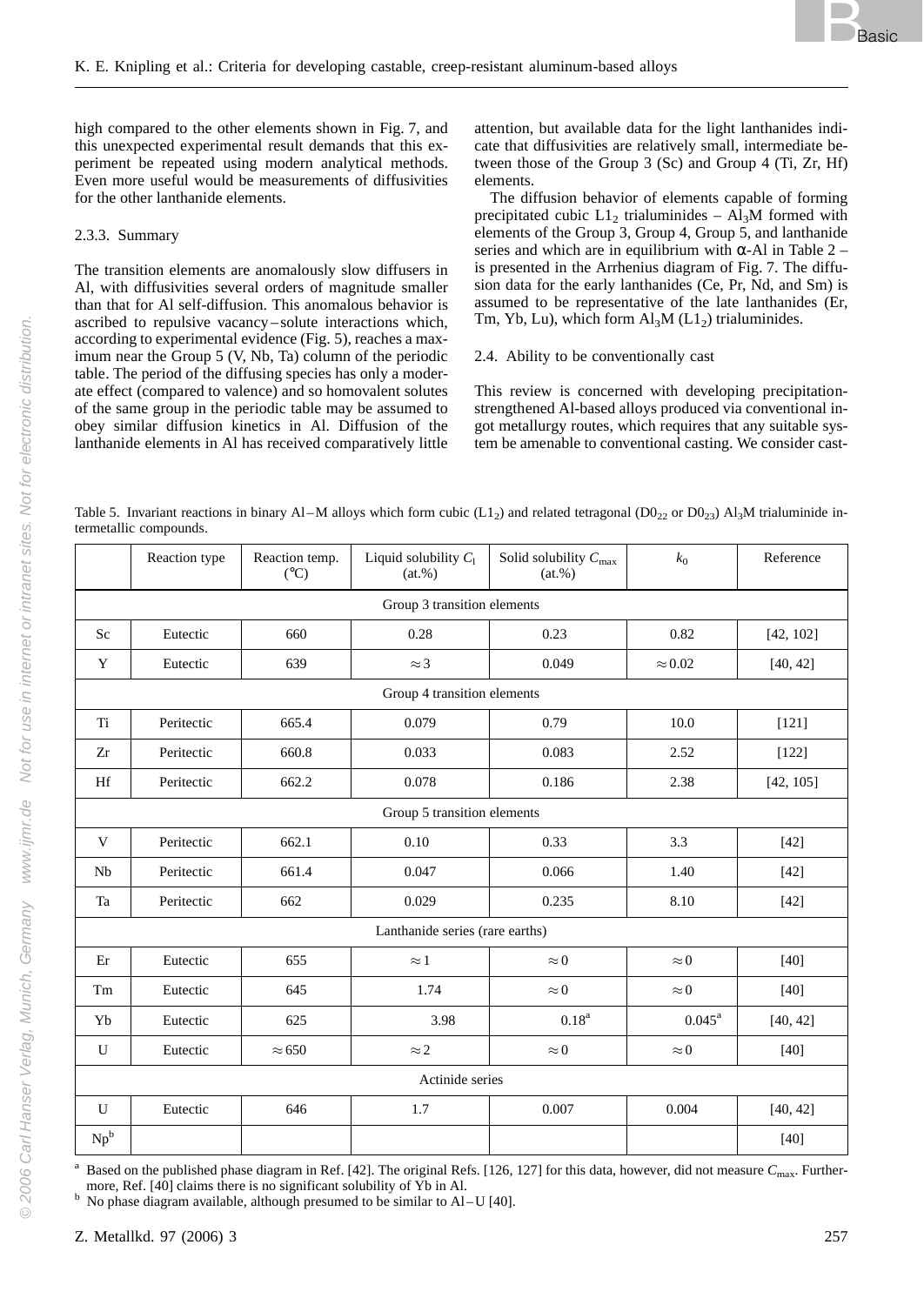**Basic** 







ability only in general terms, primarily with respect to features in the reported binary phase diagrams that the various elements form with Al.

The transition elements, as well as those of the lanthanide and actinide series, form rather complex binary systems when alloyed with Al, in which one or more intermetallic phases occur [15, 17]. In these systems, eutectic phase equilibria generally exists between the liquid, the Al terminal solid solution, and the Al-rich intermetallic phase. The Al-Cu, Al-Ni, and Al-Sc systems are familiar examples. However, α-Al solid solutions are formed via the peritectic reaction between the liquid and the Al-rich intermetallic phase with the Group 4 (Ti, Zr, Hf), Group 5 (V, Nb, Ta), and Group 6 (Cr, Mo, W) transition elements. Details of the reactions are provided in Table 5 for the systems we have considered; that is, those that form cubic (L1<sub>2</sub>) or related tetragonal (D0<sub>22</sub> or D0<sub>23</sub>) Al<sub>3</sub>M trialuminide phases.

## 2.4.1. Peritectic alloys

To appreciate the complications associated with the existence of a peritectic reaction in the phase diagram, consider Fig. 8 which compares the essential differences between eutectic and peritectic systems. These distinctions are enumerated below:

- 1. **The reaction itself.** Both eutectic and peritectic reactions represent invariant points (three phases in equilibrium). The eutectic reaction involves decomposition of a single phase liquid into two different solid phases  $(L \rightarrow \alpha + \beta)$ , while the peritectic reaction is the formation of a single solid phase by the reaction of a different solid phase with the liquid  $(L + \beta \rightarrow \alpha)$ .
- 2. **Solidification sequence.** In a dilute eutectic system the first solid to form is the solute-poor  $\alpha$  solid solution, whereas for a peritectic the first solid to form can be the solute-rich  $\beta$  phase.
- 3. **Reaction temperature.** The reaction temperature is less than the melting point of pure solvent in eutectic alloys; for peritectic systems the opposite is true.
- 4. **Liquid-solid partition coefficient.** The equilibrium partition coefficient,  $k_0$ , for solidification of the  $\alpha$  solid solution is less than unity in a eutectic system, while it is greater than unity in a peritectic system. This param-

eter dictates the solute distribution in cast alloys and therefore influences precipitation of dispersed phases during post-solidification aging.

The key difference – and limitation with regard to castability – of the Al-based peritectic systems compared to the eutectics in Table 5 relates to the solidification sequence. In an alloy of peritectic composition (that is, with composition exceeding *C*Lp, Fig. 8b), solidified under equlibrium conditions, the first solid to form is the solute-rich primary (or properitectic)  $\text{Al}_3\text{M}$  phase. Consequently there is a strong tendency to lose a significant amount of solute to this primary phase when such peritectic alloys are conventionally cast. Moreover, as shown in Fig. 8, there is a necessary liquidus elevation with solute content in peritectic systems. Thus, in order to melt (completely) a peritectic alloy (that is, form a single-phase liquid) it is necessary to heat (and hold) the melt above this elevated temperature to dissolve completely the primary Al3M phase. This increase in melting temperature is significant in the Al-based peritectic systems (e. g.,  $Al$ –Ti,  $Al$ –Zr,  $Al$ –Nb) considering the extraordinarily high melting points of the trialuminide phases  $(1380 \degree C, 1580 \degree C, \text{ and } 1680 \degree C \text{ for Al}_3\text{Ti}, \text{Al}_3\text{Zr}, \text{ and }$ Al3Nb, respectively).

For developing a creep-resistant alloy, peritectic systems present an additional challenge due to the potent grain refinement associated with primary Al3M precipitation in cast alloys. It is well known  $[123, 153-166]$  that minor additions of the Group 4 (Ti, Zr, Hf), Group 5 (V, Nb, Ta), and Group 6 (Cr, Mo, W) elements may be used to refine the grain structure in cast Al alloys. Though the actual mechanism is disputed [154, 157, 164], the marked grain refinement is generally attributed to the presence of primary Al3M precipitates which act as heterogeneous nuclei during solidification of the melt. To avoid rapid diffusional creep associated with a refined grain structure it is necessary to suppress nucleation of the properitectic  $A<sub>13</sub>M$  phase which, for a given cooling rate, is achieved by reducing the solute content of the alloy [167 – 169]. Therefore, the already-limited solid solubility of most alloying elements in Al is further reduced by the necessity to avoid properitectic precipitation in the peritectic systems.

We turn now to the characteristics of the equilibrium phase diagram that are conducive to properitectic suppression. In alloys produced by RSP, the resistance of peri-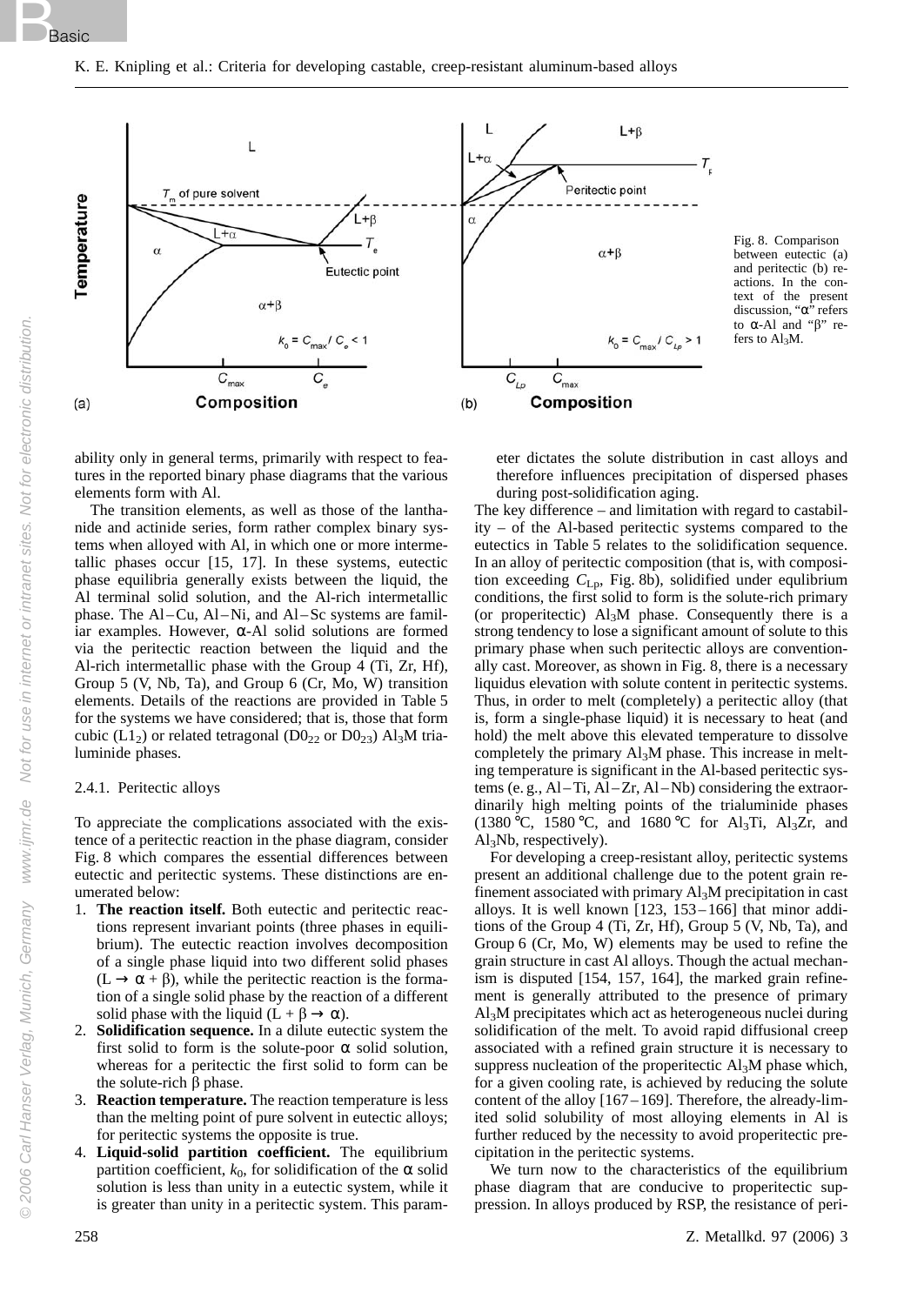

Fig. 9. Undesirable (a) and desirable  $(b)$ <br>characteristics of characteristics peritectic systems, as they relate to the potential for development of castable precipitation-strengthened alloys.

tectic alloys to primary  $Al<sub>3</sub>M$  formation has been shown [170, 171] to be related to the undercooling necessary to reach the metastable liquidus of the  $\alpha$ -Al solid solution; that is, the temperature difference, at a composition of interest, between the  $\beta$  liquidus and extrapolated  $\alpha$ -Al liquidus. While RSP is outside the scope of the present discussion, we may nevertheless invoke similar arguments in evaluating peritectic alloys in terms of conventional castability.

A minimum undercooling for quenching into the metastable  $\alpha$ -Al phase field is favored in systems that have a shallow  $\beta$  liquidus and a steep  $\alpha$ -Al liquidus. In the six Albased peritectic systems of interest, the peritectic reaction temperatures are only a few degrees above the melting point of pure Al (Fig. 4, Tab. 5), and so the slopes of the  $\alpha$ -Al liquidus curves in these systems are shallow. Therefore, the slope of the  $\beta$  liquidus is the primary influence determining the ease of properitectic suppression. A second approach to minimizing this undercooling (without changing the *slope* of the  $\beta$  liquidus) is achieved by a general increase in the solubility of  $\beta$  in the liquid – that is, a shift to the right of the liquidus curve.

Castability in peritectic alloys is therefore dictated primarily by the liquid solubility of solute, whereas the propensity for precipitation strengthening, as discussed previously, is determined by the solid solubility; high liquid solubilities being favored for castability and low solid solubilities required for precipitation. These criteria are conveniently expressed in terms of the equilibrium solid– liquid partition coefficient,  $k_0$ , which is the the ratio of the solute composition of the solid and liquid phases in local equilibrium during solidification  $[172 - 174]^2$ . Making the usual assumption that both the liquidus and solidus boundaries are straight lines,  $k_0$  is then constant at all temperatures and may be expressed in terms of the solid and liquid compositions at the peritectic temperature:  $k_0 = \frac{C_{\text{max}}}{C_{\text{Lp}}}$ . All

peritectic alloys exhibit partition coefficients greater than unity (Fig. 8b), and so maximum liquid solubility and minimum solid solubility is obtained in systems with partition coefficients approaching unity, that is, minimum disparity between liquid and solid solubilities.

Figure 9 shows undesirable and desirable features of hypothetical peritectic systems based on the preceding arguments. In Fig. 9a it is apparent that large undercoolings are necessary to obviate the primary  $\beta$  phase when casting peritectic alloys of this type. Moreover, on account of the large disparity in liquid and solid solubilities  $(k_0 \gg 1)$ , it is difficult to achieve a significant supersaturation of solute for post-solidification aging. This reduced driving force for precipitation is exacerbated by a relatively steep  $\alpha$ -Al solvus, that is, the solid solubility does not decrease appreciably with temperature.

The hypothetical phase diagram in Fig. 9b exhibits features favorable for conventional solidification processing. By virtue of the large liquid solubility of the  $\beta$  phase, a considerable amount of solute may be added before precipitating primary  $\beta$  during solidification. Furthermore, there is a relatively low solubility of solute at the peritectic reaction temperature  $(k_0 \approx 1)$ , which diminishes rapidly with decreasing temperature, providing a maximum supersaturation of solute for precipitation strengthening. It is even conceivable, on account of the large liquid solubility coupled with the very low solid solubility, that nonperitectic compositions (that is, with composition less than the minimum liquid solubility of  $\beta$  [168]) may provide appreciable precipitation strengthening in a system resembling Fig. 9b. This is most desirable since the possibility of nucleating properitectic  $\beta$ , which is responsible for most of the complications of casting peritectic alloys (loss of solute during solidification and grain refinement) is eliminated.

Finally, the reaction temperature  $T_p$  in the system of Fig. 9b is much greater than that in Fig. 9a. Not only does this tend to maximize the slope of the  $\alpha$ -Al liquidus (desirable for minimizing the undercooling necessary to suppress properitectic  $\beta$ ) but, more importantly, such a feature is favorable in any high-temperature alloy since a high reaction temperature extends the temperature range where the reinforced two-phase  $(\alpha + \beta)$  solid is thermodynamically stable. This could, in principle, extend the service temperature of the alloy beyond the melting point of pure Al.

<sup>&</sup>lt;sup>2</sup> The partition coefficient  $k_0$  is usually defined where the compositions are in wt.%. We report compositions in at.% since, assuming equal molar volumes between Al<sub>3</sub>M and Al (reasonable considering the data in Table 1), the supersaturation (in at.%) is a direct measure of the equilibrium volume fraction of precipitated phase. Furthermore, the difference between  $k_0$  defined by compositions in wt.% or at.% is negligible for the dilute concentrations we consider.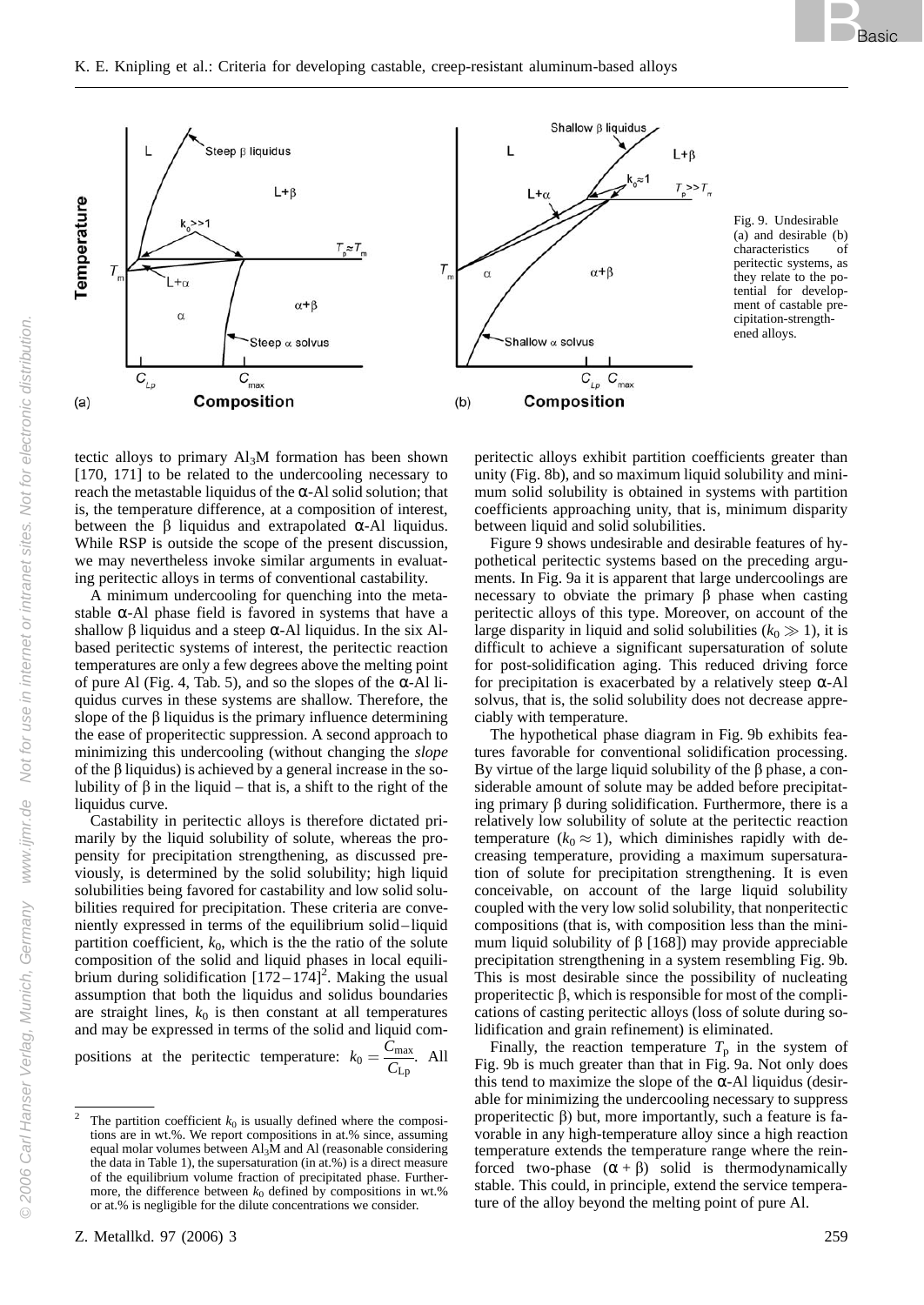# 2.4.2. Eutectic alloys

Casting eutectic alloys (of hypoeutectic composition) is considerably less complicated than for peritectic alloys since the first solid to form is the solvent-rich  $\alpha$  solid solution (Fig. 8a). Nevertheless, it is worthwhile commenting on a few features in the eutectic phase diagram as they relate to the potential of a given system for developing highstrength high-temperature alloys.

As in any alloy undergoing dendritic solidification, microsegregation of solute is minimized for solid-liquid partition coefficients,  $k_0$ , approaching unity. In eutectic alloys,

 $k_0 = \frac{C_{\text{max}}}{C_1}$  is less than unity since the α-Al liquidus has a

greater solubility than the  $\alpha$ -Al solidus, Fig. 8a. The disparity in solute solubility is what drives microsegregation, and so systems in which  $k_0$  is near unity are especially amenable to casting, since the degree of microsegregation is small.

For high-temperature applications, a eutectic system poses a potential limitation since, by definition, the reaction temperature is less than the melting point of pure Al (Fig. 8a). In an extreme case, the eutectic reaction temperature could conceivably limit the service temperature of the alloy since its melting point is reduced. Deep Al–M binary eutectic temperatures exist for elements such as Ga and Zn, but not for those forming stable or metastable  $L1<sub>2</sub>$  trialuminides (Fig. 4, Table 5).

#### **3. Discussion**

© 2006 Carl Hanser Verlag, Munich, Germany www.ijmr.de Not for use in internet or intranet sites. Not for electronic distribution.

www.ijmr.de

© 2006 Carl Hanser Verlaq, Munich, Germany

Not for use in internet or intranet sites. Not for electronic distribution

#### 3.1. Alloying additions with transition elements

As indicated in Table 1, transition elements that form cubic  $L1<sub>2</sub>$  trialuminides are limited to the early elements near Sc in the periodic table (Ti, Zr, Hf, V, Nb, Y), with  $Al<sub>3</sub>Sc$  as the only thermodynamically stable  $L1_2$  structure. While a metastable cubic  $L1_2$  Al<sub>3</sub>Y has been reported [44], this investigation was on highly supersaturated melt spun alloys and precipitation of  $\overrightarrow{A_3Y}$  (L1<sub>2</sub>) was observed to commence during solidification. The likelihood of precipitating a similar phase in a conventionally-solidified alloy during postsolidification aging seems unlikely.

The Group  $\overline{4}$  (Ti, Zr, Hf) and Group 5 (V, Nb, Ta) elements form metastable cubic  $L1<sub>2</sub>$  trialuminides, with the degree of metastability increasing from the former to the latter group (Section 2.1). Therefore, the Group 5 trialuminides such as  $Al<sub>3</sub>Nb$  and  $Al<sub>3</sub>Ta$  are poor candidates for cubic  $L1_2$  modification. Indeed, as indicated in Table 1, the existence  $Al_3Ta$  (L1<sub>2</sub>) is unknown to the authors. This is unfortunate, since both the  $Al-Nb$  and  $Al-Ta$  peritectic systems (Figs. 4h and 4i, respectively) exhibit favorable characteristics (small  $k_0$  and limited solid solubility,  $C_{400}$ ) and, considering they are also Group 5 elements, should also be very slow diffusers in Al (Fig. 7). Furthermore, unlike the Group 4 (Ti, Zr, Hf) elements, reports of precipitation during aging of Al–Nb and Al–Ta alloys are unknown to the authors. Among the transition elements, therefore, only Sc and the neighboring Group 4 (Ti, Zr, Hf) elements seem to offer the most potential for producing a precipitated dispersion of  $L1<sub>2</sub>$  precipitates formed during solid-state aging.

#### 3.1.1. Stable  $L1<sub>2</sub>$  Sc trialuminide precipitates

Aside from being the only transition element forming a thermodynamically stable cubic  $L1<sub>2</sub>$  trialuminide, the Al-Sc system exhibits other unique features that make it attractive for developing conventionally-cast precipitationstrengthened alloys. As displayed in Fig. 4a and Table 5, the eutectic Al–Sc system features an exceptionally high reaction temperature (660 °C, within 1 K of the melting point of pure Al), with a relatively high solid solubility (0.23 at.% Sc) and comparatively low liquid solubility (0.28 at.% Sc) at the reaction temperature. This similarity in solid and liquid solubilities leads to an equilibrium partition coefficient,  $k_0$ , very near unity  $(k_0 = 0.82,$  Table 5) which minimizes segregation during solidification and makes this system especially amenable to conventional casting. The extremely high eutectic temperature does not limit the service temperature of Al – Sc alloys for high-temperature applications. In fact, the liquid and solid eutectic solubilities are so close and the reaction temperature so high that the first published phase diagrams for Al–Sc indicated a terminal peritectic reaction like the neighboring Al-Ti, Al-Zr, and Al-Hf systems [43].

The maximum solid solubility of Sc in Al is relatively large, exceeded for the elements in Table 2 only by Ti and V (and similar to Ta), and it diminishes significantly with decreasing temperature  $(C_{400} = 0.01$  at.% Sc, Fig. 4a and Table 2), thus maximizing the volume fraction of  $A<sub>13</sub>Sc$ achievable during post-solidification aging. Of the systems in Table 2, only Al – Ti and Al – Ta exhibit a comparably high decrease in solid solubility with temperature. This fortuitous confluence of desirable characteristics – a stable  $L1<sub>2</sub>$ trialuminide, a solvus boundary conducive to precipitation strengthening, eutectic phase equilibria favoring conventional solidification, and a very high eutectic temperature – makes the Al-Sc system particularly well-suited for developing castable, precipitation-strengthened alloys. Additions of Sc, forming coherent nanoscale  $\text{Al}_3\text{Sc}$  (L1<sub>2</sub>) precipitates, provide the highest increment of strengthening (at room temperature) per atomic percent of any alloying element when added to Al [175]. In addition to the marked precipitation-hardening response, these precipitates are also very effective at inhibiting recrystallization and maintaining a fine uniform microstructure in wrought Al alloys [43].

The potent strengthening from precipitated  $Al_3Sc$  (L1<sub>2</sub>), the high eutectic temperature, and the relatively low diffusivity of Sc in Al (Fig. 7) indicate that Al-Sc alloys possess significant potential for developing conventionally-solidified creep-resistant Al-based alloys. Indeed, recent studies by Dunand, Seidman, and colleagues have shown conventionally-solidified Al – Sc alloys exhibiting remarkably high coarsening and creep resistance at 300 °C [176, 177], which may be improved with ternary additions of Mg [178 – 180], Zr [114 – 116], and Ti [117]. The latter two elements, together with many other candidates with diffusivities below that of Sc [119], segregate to the  $Al<sub>3</sub>Sc$  phase without changing its  $L1_2$  structure. These Sc substitutions also reduce the relatively high cost of Sc additions.

#### 3.1.2. Metastable  $L1<sub>2</sub>$  trialuminides of the Group 4 transition elements

The Group 4 transition elements (Ti, Zr, Hf) are extremely slow diffusers in Al (Fig. 7), and therefore offer potentially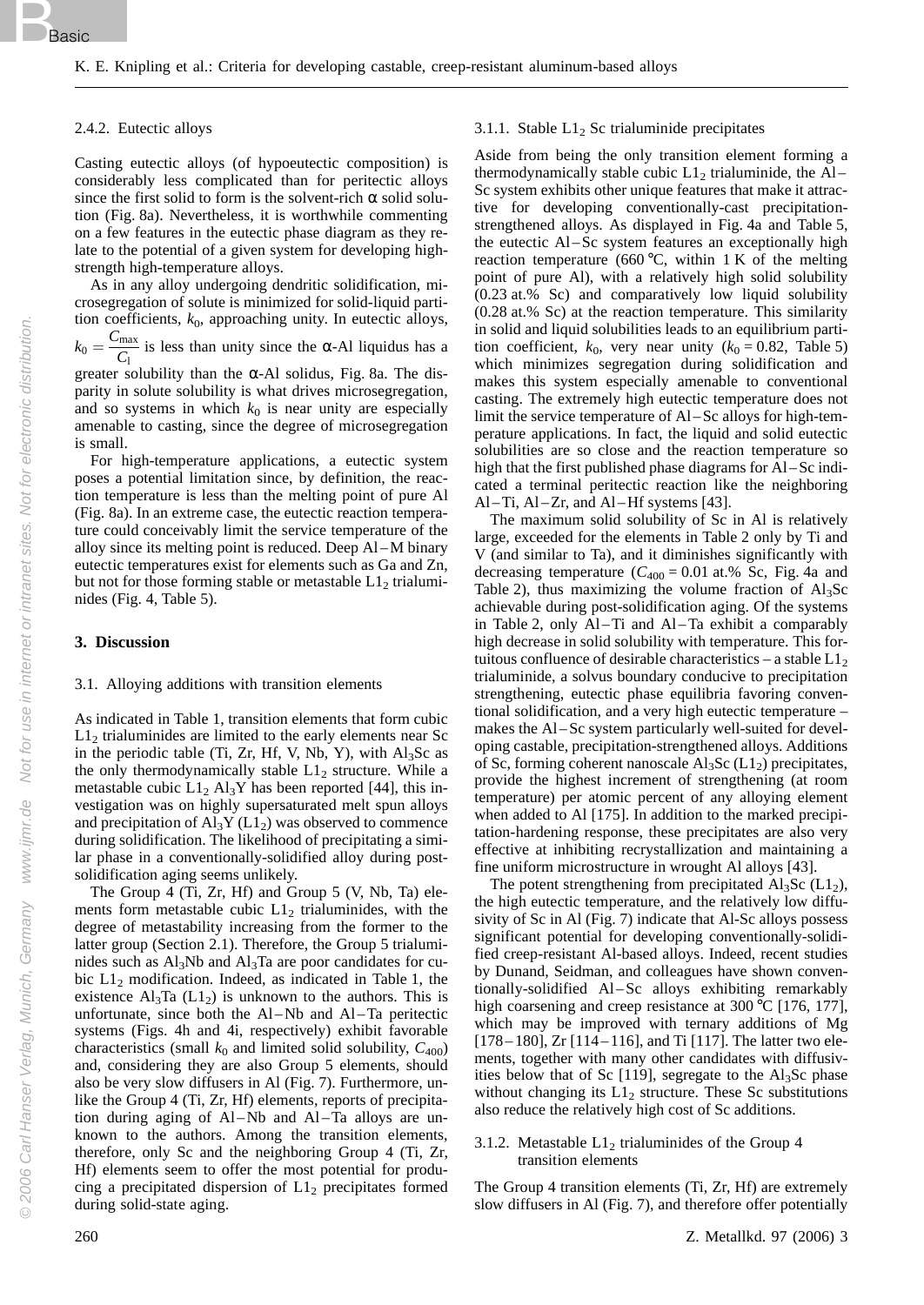significant improvements in thermal stability compared to Al-Sc alloys. While the  $L1<sub>2</sub>$  trialuminides formed from the Group 4 elements are metastable, these are slow to transform to their respective equilibrium tetragonal structures (Section 2.1.1) and therefore seem promising as thermally stable dispersed phases in high-temperature Al-based alloys. The Group 4 elements, however, form peritectics with Al which, as discussed in Section 2.4, introduces significant complications to produce alloys by conventional ingot metallurgy routes.

The Al-Ti system (Fig. 4d) seems especially attractive due to the very sluggish diffusion kinetics of Ti in Al (Fig. 7). Moreover, of all the systems in Table 2, Ti has the highest maximum solid solubility in Al (0.79 at.% Ti), suggesting that relatively high volume fractions of precipitated Al<sub>3</sub>Ti may be obtained. The Al-Ti system has, however, a comparatively limited liquid solubility  $(k_0 = 10.0,$  Table 5). Hence, for alloy compositions approaching the maximum solubility there will be a strong tendency for primary  $Al<sub>3</sub>Ti$ precipitation during solidification and so appreciable Ti concentrations are unlikely to remain in solid solution after conventional solidification. Moreover, the solid solubility of Ti is still rather large at appropriate aging temperatures  $(C_{400} = 0.13$  at.% Ti), limiting both the chemical driving force for nucleation and the volume fraction of the dispersed phase (if formed). As reviewed by the authors [181], virtually all precipitation studies for the Al – Ti system have investigated alloys prepared by nonequilibrium means: RSP and MA, techniques which circumvent the difficulties encountered during conventional solidification of Al-Ti alloys.

In the Al-Hf system (Fig. 4f) there is a relatively small disparity between the liquid and solid solubilities at the peritectic temperature ( $k_0 = 2.38$ , Table 5), implying that alloys with compositions corresponding to the maximum solubility (0.186 at.% Hf, Table 2) may be obtained with conventional casting techniques. This solid solubility, however, diminishes only slightly with decreasing temperature  $(C_{400} = 0.130$  at.% Hf, Fig. 4f and Table 2) which limits the potential for precipitation strengthening. Indeed, in all of the precipitation studies on Al – Hf alloys cited previously [84-92], the alloys were generally highly supersaturated and produced by relatively rapid (nonequilibrium) chill casting methods. Ryum [84], for example, investigated the decomposition of relatively supersaturated 0.27 at.% Hf solid solutions produced by chill casting. Although the cooling rate was not reported in [84], it is reasonable to believe it was about  $3 \cdot 10^3$  °C s<sup>-1</sup>, which was the solidification rate reported by Hori et al. [85, 86, 90, 91] on investigations of chill cast alloys containing up to 0.79 at.% Hf. It was reported  $[85-87]$  that the solid solubility of Hf in Al could be extended to approximately 0.5 at.% Hf at this cooling rate, and such high values of supersaturations, well in excess of the maximum solid solubility, were required to effect continuous precipitation of  $Al<sub>3</sub>Hf (L1<sub>2</sub>)$  [87], with a pronounced precipitation hardening response in alloys aged at 350 to 450 °C [85, 86]. Other studies investigated even more supersaturated alloys (up to 1.0 at.% Hf) obtained by rapid solidification at a rate of approximately  $10^7$  K s<sup>-1</sup> [87, 89, 92].

Unlike Ti and Hf, Zr exhibits negligible solubility in Al at temperatures of interest for post-solidification aging  $(C_{400} < 0.001$  at.% Zr, Fig. 4e and Table 2). Consequently, even very dilute alloying additions may produce an appreciable precipitation hardening response as shown by Hori et al. [182, 183], who reported precipitation hardening in alloys containing 0.07 at.% Zr aged at 350 to 450 °C. Ichikawa and Ohashi [184] similarly observed a significant age hardening response when dilute chill cast alloys, containing as little as  $0.12$  at.% Zr, were aged at 300 to 500 °C. Furthermore, Nes [78] has reported precipitation of Al<sub>3</sub>Zr  $(L1<sub>2</sub>)$  in very dilute (hypoperitectic, 0.05 at.% Zr) alloys.

Moreover, the role of dilute additions of Zr to commercial wrought alloys as recrystallization inhibitors is well known  $[77, 185 - 188]$ , where fine (20 to 30 nm) dispersions of coherent Al<sub>3</sub>Zr (L1<sub>2</sub>) precipitates are used to pin grain and subgrain boundaries during annealing. The Zr concentration required to inhibit recrystallization in conventionally cast commercial alloys is very low, typically 0.03 to 0.06 at.% Zr [188].

# 3.2. Alloying additions with lanthanide elements

There would seem to exist significant potential for the use of late rare earth elements (Er, Tm, Yb, Lu) in Al, as they form thermodynamically stable  $L1<sub>2</sub>$  trialuminides (Fig. 2), are likely slower diffusers than Sc (Fig. 7), and, unlike the Group 4 elements, exhibit the preferred eutectic phase equilibrium (Table 5), which is favorable for conventional ingot metallurgy processing. Indeed, a number of Al–RE systems – Al-La [99, 189–191], Al-Ce [192, 193], Al-Nd [192, 194, 195], Al-Gd [97, 98, 195, 196], Al-Sm [98], and Al-Er [98, 151, 189, 195, 197-199], in particular have received considerable attention for development into dispersion-strengthened alloys for elevated temperature applications. All of these studies, however, investigated highly-supersaturated (sometimes hypereutectic) alloys prepared by RSP. The attraction to the RE elements stems from their generally high solubility in the liquid state, very limited solid solubility, and low solid state diffusivity in Al. The high liquid solubility is conducive to solid solubility extension by RSP, while the very limited solid solubility and small diffusivity retards volume diffusion-controlled coarsening of the dispersed intermetallic phases during thermal exposure.

As in the Al – Fe-based alloys described previously, the strengthening dispersions in these alloys form during solidification, either as lamellar eutectic constituents, as a primary phase in hypereutectic alloys, or are precipitated in the solid state on cooling from solidification. The microstructures in these rapidly-solidified alloys, as monitored by microhardness, are generally stable beyond 300 °C [97, 189, 190, 192 –194, 196, 198, 199], as might be anticipated due to the low diffusivity and solid solubility of the RE elements in Al.

Since the strengthening dispersions form on solidification, precipitation hardening during post solidification aging is generally not observed in these alloys. This lack of hardening is a consequence of the very limited equilibrium solubility of the RE elements in Al (Table 2), which assures almost complete precipitation of solute on cooling. Even in highly supersaturated Al-La  $(0.8$  at.% La  $[189, 190]$  and Al-Er (0.7 at.% Er [189, 199]) alloys produced by RSP, the amount of La and Er retained in solid solution was negligible as indicated by lattice parameter measurements using X-ray diffraction (XRD) of the as-solidified  $\alpha$ -Al solid solution.

www.jjmr.de

© 2006 Carl Hanser Verlag, Munich, Germany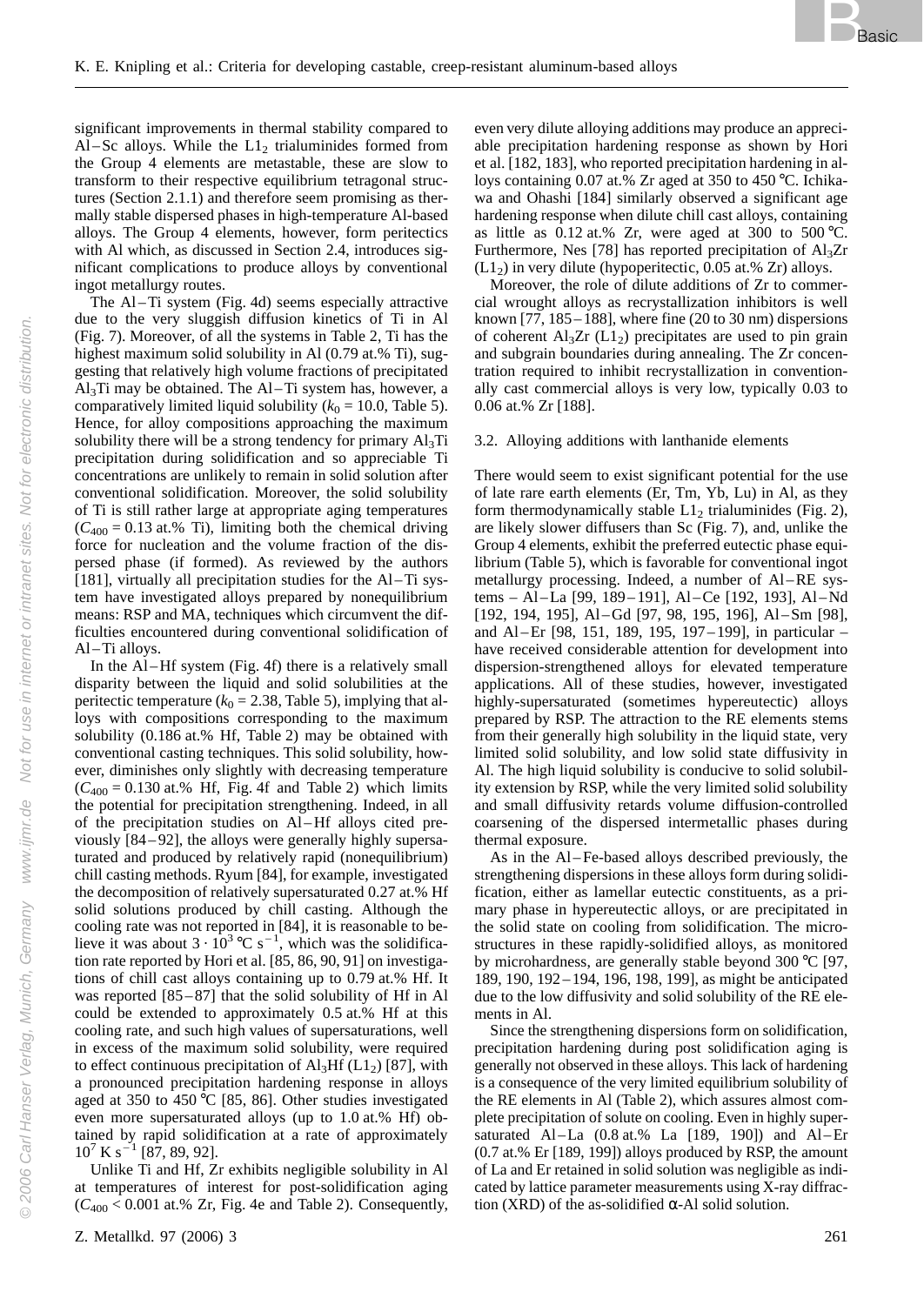Solid-state precipitation of  $Al_3Er (L1_2)$  has, however, been reported by Angers et al. [151] in extremely supersaturated (hypereutectic) rapidly-solidified Al –Er alloys containing 6.25 at.% Er. Furthermore, a weak indication of additional precipitation hardening (beyond the strengthening provided by the as-solidifed dispersions) was shown in other studies on Al – Er alloys [198], as well as Al – Gd alloys [97,196], but the origin of this hardness increase was not reported.

More support for Al–Er as a promising system capable of precipitation strengthening may be provided by Nie et al. [200 – 202], who indicated that coherent nanoscale  $Al<sub>3</sub>Er$  $(L1<sub>2</sub>)$  dispersions can be potent recrystallization inhibitors in Al alloys, comparable in effect to the more commonlyused  $Al<sub>3</sub>Zr$  and  $Al<sub>3</sub>Sc$  phases in commercial alloys. Although their experimental techniques were not explicit about this point, micrographs indicate that coherent  $Al<sub>3</sub>Er$ precipitates were not precipitated during aging but rather formed during cooling after solidification, similar to what Foley et al. [44] reported for metastable  $\text{Al}_3\text{Y}$  (L1<sub>2</sub>) precipitation described previously.

While the Al-RE systems show considerable promise for development by RSP, their conduciveness to conventional solidification is limited. Indeed, the very properties which makes the Al-RE systems attractive for RSP, namely a very high liquid solubility and low solid solubility (in other words  $k_0 \ll 1$ ), limits their potential when these alloys are produced by conventional casting techniques. Because of the very limited solid solubility, a supersaturation of solute is impossible to achieve under moderate cooling rates since there will be a strong driving force for precipitation during cooling, as shown in studies on Al-Er [200, 201] and Al-Y [44]. A partition coefficient deviating far from unity also predicts that these alloys will be prone to significant solute segregation during solidification, as substantiated by Ruder and Eliezer [190, 199] comparing the microstructures of Al-La and Al-Er solidified conventionally and with RSP. Moreover, due to the very limited maximum solid solubility of the RE elements in Al (Table 2), post-solidification homogenization is not possible.

## 3.3. Summary

It is an unfortunate coincidence that the slowest diffusers in Al – that is, the Groups 4 to 6 transition elements – are also the only elements in the periodic table forming terminal peritectics with Al (all other alloying additions exhibit eutectic or monotectic phase equilibria) [15]. The existence of a peritectic reaction in the phase diagram reduces significantly the conduciveness of these systems to conventional casting. It is equally unfortunate that all of the late lanthanide elements, with the possible exception of Yb (see notes in Tabs. 2 and 5), exhibit negligible solid solubility in Al. This severely limits the potential for precipitation strengthening since virtually all available solute is precipitated out of solid solution during post-solidification cooling.

The Group 3 element, Sc, exhibits a unique eutectic phase equilibrium with Al which makes it particularly conducive to developing conventionally-solidified precipitation strengthened alloys. Moreover,  $Al<sub>3</sub>Sc$  is a thermodynamically stable  $L_1$ , trialuminide which exists in two-phase equilibrium with Al to the high eutectic temperature of 660 °C. Unfortunately, the very high cost of Sc limits its applications. Moreover, compared to the other transition elements, Sc is only a moderately slow diffuser in Al (Fig. 7).

Of the slower-diffusing peritectic-forming elements which form  $L1_2$  trialuminides (Groups 4 and 5), the Group 4 are strongly favored since the  $L1<sub>2</sub>$  structure in these systems is only slightly metastable. Of the Group 4 elements, only Zr exhibits negligible solubility at suitable aging temperatures (Fig. 4), both maximizing the volume fraction of the precipitated Al<sub>3</sub>Zr phase as well as improving its resistance to coarsening.

# **4. Conclusions**

This review has summarized basic criteria required for a conventionally-solidified precipitation-strengthened Albased alloy for high-temperature applications:

- (i) Solid-state precipitation upon aging of coherent trialuminide  $Al_3M$  with the  $L1_2$  crystal structure, to achieve high strengthening and low coarsening;
- (ii) Shallow  $\alpha$ -Al solvus curve, to maximize the volume fraction of precipitated  $Al<sub>3</sub>M$  (and thus increase strengthening); and the concomitant low solid solubility at the aging temperature to minimize coarsening;
- (iii) Low diffusivity of M in Al, to minimize  $Al<sub>3</sub>M$  coarsening and the associated loss of strength;
- (iv) Solid-liquid partition coefficient  $(k_0)$  near unity, to minimize segregation and accommodate conventional solidification. For peritectic systems, a shallow  $Al<sub>3</sub>M$ liquidus boundary is desirable for minimizing the casting temperature and suppressing Al3M primary precipitation during solidification.

Criterion (i) narrows the potential candidates to only eight elements, all situated near Sc in the periodic table: the first Group 3 element (Sc), the three Group 4 elements (Ti, Zr, Hf) and the four heaviest rare-earth elements (Er, Tm, Yb, Lu). Among these elements, Sc and Zr stand out for the following reasons:

- The Al-Sc system exhibits a unique combination of a shallow solvus curve conducive to precipitation strengthening, an eutectic phase equilibrium favoring conventional solidification, and thermodynamically stable  $\text{Al}_3\text{Sc}$  with the  $\text{L1}_2$  structure. Sc is, however, the fastest diffuser in Al and the priciest of the above eight elements.
- The Al-Zr system is characterized by one of the lowest diffusion rates and lattice parameter mismatch between Al3M and Al, as well as price among the eight candidates. The  $L1_2$  structure of  $Al_3Zr$ , however, is metastable. Furthermore, the Al – Zr system is peritectic which limits the concentration of Zr retained in solid solution after conventional solidification, ultimately limiting the strength attainable by precipitation strengthening. Unlike the other Group 4 systems  $(AI-Ti$  and  $AI-Hf$ ), the solid solubility of Zr in Al is negligible and so precipitation strengthening can be obtained in conventionally cast alloys. The steep  $\alpha$ -Al solvus, however, limits the possibility of post-solidification homogenization.

This research is supported by the United States Department of Energy, Basic Sciences Division, under contract DE-FG02-02ER45997. We thank Profs. M. E. Fine and M. Asta (Northwestern University) and Dr. J. L. Murray (Alcoa) for numerous useful discussions. We are also pleased to acknowledge R. A. Karnesky and M. E. van Dalen (Northwestern University) for assistance with some of the data for the rare earth elements.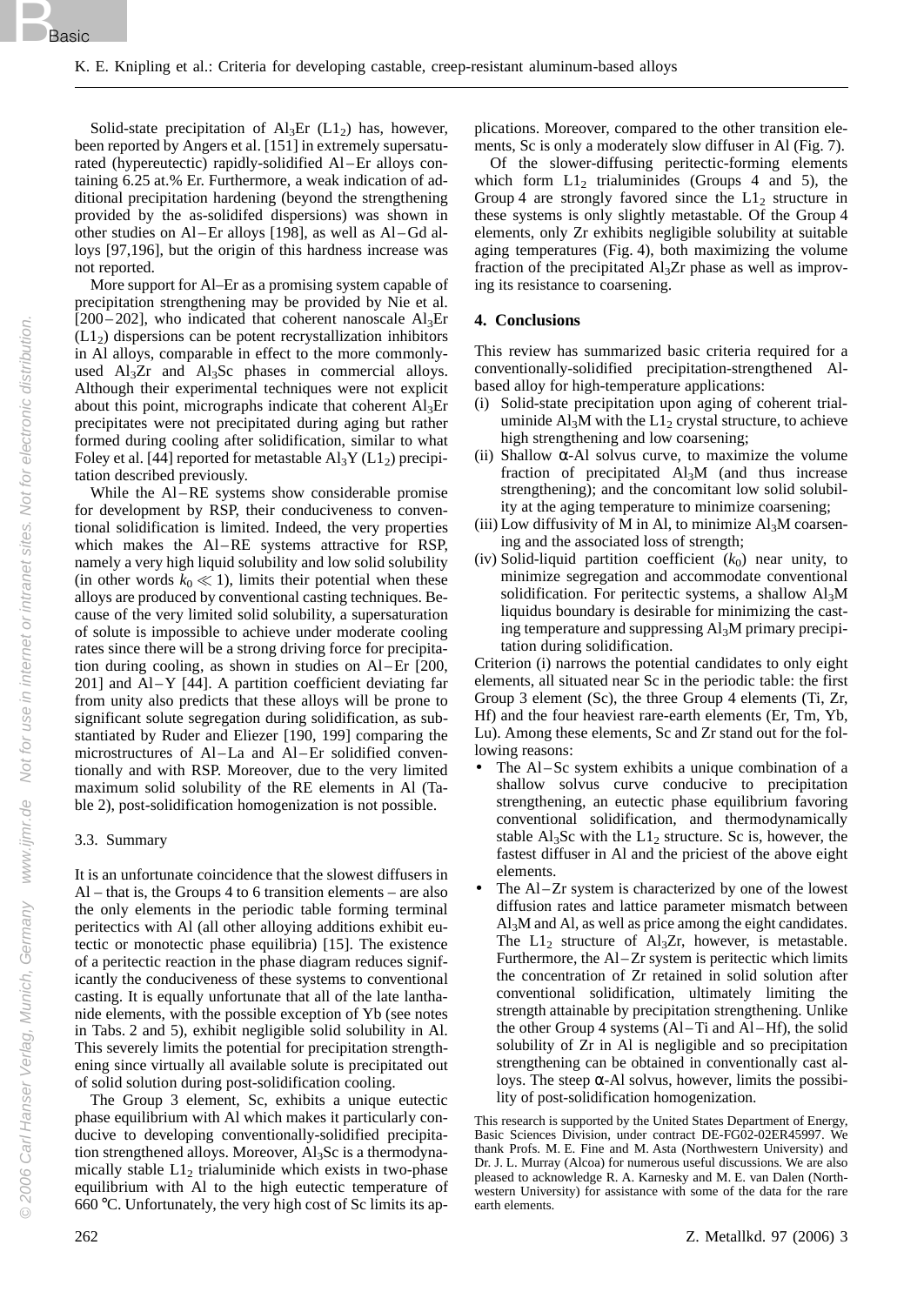

#### **References**

- [1] M.E. Fine: Metall. Trans. A 6 (1975) 625.
- [2] C.M. Adam, in: B.H. Kear, B.C. Giessen, M. Cohen (Eds.), Rapidly Solidified Amorphous and Crystalline Alloys. Elsevier, Boston (1982) 411.
- [3] W.M. Griffith, J. Sanders, G.J. Hildeman, in: M.J. Koczak, G.J. Hildeman (Eds.), High-Strength Powder Metallurgy Aluminum Alloys. Metallurgical Society of AIME, Warrandale (1982) 209.
- [4] Y.W. Kim, W.M. Griffith (Eds.): Dispersion Strengthened Aluminum Alloys. TMS, Warrendale (1988).
- [5] D.J. Skinner, K. Okazaki: Scripta Metall 18 (1984) 905.
- [6] D.J. Skinner, R.L. Bye, D. Raybould, A.M. Brown: Scripta Metall 20 (1986) 867.
- [7] D.J. Skinner, in: Y.W. Kim, W.M. Griffith (Eds.), Dispersion Strengthened Aluminum Alloys. TMS (1988) 181.
- [8] D.J. Skinner, K. Okazaki, C.M. Adam, in: M.E. Fine, E.A. Starke (Eds.), Rapidly Solidified Powder Aluminum Alloys, ASTM STP 890. ASTM, Philadelphia (1986) 211.
- [9] G. Thursfield, M.J. Stowell: J. Mater. Sci. 9 (1974) 1644.
- [10] Y.W. Kim, W.M. Griffith, in: M.E. Fine, E.A. Starke (Eds.), Rapidly Solidified Powder Aluminum Alloys, ASTM STP 890. ASTM, Philadelphia (1986) 485.
- [11] E. Hornbogen, E.A. Starke: Acta Metall. Mater. 41 (1993) 1.
- [12] A.W. Zhu, B.M. Gable, G.J. Shiflet, E.A. Starke: Adv. Eng. Mater. 4 (2002) 839.
- [13] A.W. Zhu, B.M. Gable, G.J. Shiflet, E.A. Starke, in: Aluminum Alloys 2002: Their Physical and Mechanical Properties Pts. 1– 3, Vol. 396- 4 of Materials Science Forum (2002) 21.
- [14] E. Sahin, H. Jones, in: B. Cantor (Ed.), Rapidly Quenched Metals II. The Metals Society, London (1978) 138.
- [15] J.E. Hatch: Aluminum, Properties and Physical Metallurgy. American Society for Metals, Metals Park (1984).
- [16] H. Jones, in: Y.W. Kim, W.M. Griffith (Eds.), Dispersion Strengthened Aluminum Alloys. TMS (1988) 57.
- [17] F.H. Froes, Y.W. Kim, S. Krishnamurthy: Mater Sci Eng A 117 (1989) 19.
- [18] E. Orowan, in: Symposium on Internal Stresses in Metals and Alloys. Institute of Metals, London (1948) 451.
- [19] R.F. Decker: Metall. Trans. 4 (1973) 2495.
- [20] A.J. Ardell: Metall Trans A 16 (1985) 2131.
- [21] J.W. Martin: Micromechanisms in Particle Hardened Alloys. Cambridge University Press (1980).
- [22] E. Nembach: Particle Strengthening of Metals and Alloys. John Wiley & Sons, New York (1997).
- [23] A. Ardell, in: J.H. Westbrook, R.L. Fleischer (Eds.), Intermetallic Compounds: Principles and Practice, Vol. 2. John Wiley & Sons (1994) 257
- [24] J.W Martin: Precipitation Hardening. Second ed., Butterworth-Heinemann, Boston (1998).
- [25] P. Hirsch, F. Humphreys, in: A.S. Argon (Ed.), Physics of Strength and Plasticity. MIT Press, Cambridge, MA (1969) 189.
- [26] M.A. Meyers, K.K. Chawla: Mechanical Metallurgy: Principles and Applications. Prentice-Hall, New Jersey (1984).
- [27] H.J. Frost, M.F. Ashby: Deformation-Mechanism Maps: The Plasticity and Creep of Metals and Ceramics. Pergamon Press, New York (1982).
- [28] T.M. Pollock, A.S. Argon: Acta Metall. Mater. 40 (1992) 1.
- [29] J.H. Westbrook, in: F.R.N. Nabarro, M.S. Duesberry (Eds.), Vol. 10: L12 Ordered Alloys, Dislocations in Solids. Elsevier, Amsterdam (1996) 1.
- [30] J. Rösler, E. Arzt: Acta Metall. 36 (1988) 1043.
- [31] E. Arzt: Res. Mech. 31 (1991) 399.
- [32] E. Arzt, in: S. Ochiai (Ed.), Mechanical Properties of Metallic Composites. Marcel Dekker, Inc., New York (1994) 205.
- [33] E.A. Marquis, D.C. Dunand: Scripta Mater 47 (2002) 503.
- [34] I.M. Lifshitz, V.V. Slyozov: J. Phys. Chem. Solids 19 (1961) 35.
- [35] C. Wagner: Z. Elektrochemie 65 (1961) 581.
- [36] H.A. Calderon, P.W. Voorhees, J.L. Murray, G. Kostorz: Acta Metall. Mater. 42 (1994) 991.
- [37] L.M. Angers, Y.C. Chen, M.E. Fine, J.R. Weertman, M.S. Zedalis, in: E.A. Starke, T.H. Sanders (Eds.), Aluminum Alloys: Their Physical and Mechanical Properties, Vol. 1. EMAS, Warley (1986) 321.
- [38] M.E. Fine, in: Y.W. Kim, W.M. Griffith (Eds.), Dispersion Strengthened Aluminum Alloys. TMS (1988) 103.
- [39] S.K. Das, in: J.H. Westbrook, R.L. Fleischer (Eds.), Intermetallic Compounds: Principles and Practice, Vol. 2. John Wiley & Sons (1994) 175.
- [40] T.B. Massalski (Ed.): Binary Alloy Phase Diagrams, Vol. 1., 2nd ed. ASM International, Materials Park (1990).
- [41] H. Okamoto: Phase Diagrams for Binary Alloys. ASM International, Materials Park (2000).
- [42] H. Okamoto: Phase Diagrams of Dilute Binary Alloys. ASM International, Materials Park (2002).
- [43] J. Royset, N. Ryum: Int. Mater. Rev. 50 (2005) 19.
- [44] J.C. Foley J.H. Perepezko, D.J. Skinner: Mater. Sci. Eng. A 179  $(1994)$   $205$ .
- [45] M. Yamaguchi, H. Inui, in: J.H. Westbrook, R.L. Fleischer (Eds.), Intermetallic Compounds: Principles and Practice, Vol. 2. John Wiley & Sons (1994), 147.
- [46] R.L. Fleischer, D.M. Dimiduk, H.A. Lipsitt: Annual Review of Materials Science 19 (1989) 231.
- [47] K.S. Kumar: Int. Mater. Rev. 35 (1990) 293.
- [48] E.P. George, D.P. Pope, C.L. Fu, J.H. Schneibel: ISIJ Int. 31 (1991) 1063.
- [49] K.S. Kumar, in: N.S. Stoloff, V.K. Sikka (Eds.), Physical Metallurgy and Processing of Intermetallic Compounds. Chapman and Hall (1996) 392.
- [50] V.A. Raman, K. Schubert: Z. Metallkd. 56 (1965) 40.
- [51] S. Mazdiyasni, D.B. Miracle, D.M. Dimiduk, M.G. Mendiratta, P.R. Subramanian: Scripta Metall. 23 (1989) 327.
- [52] A.E. Carlsson, P.J. Meschter: J. Mater. Res. 5 (1990) 2813.
- [53] J.P. Nic, S. Zhang, D.E. Mikkola: Scripta Metall. Mater. 24 (1990) 1099.
- [54] S. Zhang, J.P. Nic, D.E. Mikkola: Scripta Metall. Mater. 24 (1990) 57.
- [55] D.E. Mikkola, J.P. Nic, S. Zhang, W.W. Milligan: ISIJ Int. 31 (1991) 1076.
- [56] Y. Ma, T. Arnesen, J. Gjonnes, J. Tafto: J. Mater. Res. 7 (1992) 1722.
- [57] C. Amador, J.J. Hovt, B.C. Chakoumakos, D. Defontaine: Phys. Rev. Lett. 74 (1995) 4955.
- Y. Nakayama, H. Mabuchi: Intermetallics 1 (1993) 41.
- [59] M. Takeda, T. Kikuchi, S. Makihara: J. Mater. Sci. Lett. 18 (1999) 631.
- [60] S.S. Nayak, B.S. Murty: Mater. Sci. Eng. A 367 (2004) 218.
- [61] P.B. Desch, R.B. Schwarz, P. Nash: J. Less-Common Metals 168 (1991) 69.
- [62] K.I. Moon, K.Y. Chang, K.S. Lee: J. Alloys Compounds 312 (2000) 273.
- [63] K.I. Moon, S.C. Kim, K.S. Lee: Intermetallics 10 (2002) 185.
- [64] K.I. Moon, S.H. Lee, J.K. Seon: Intermetallics 10 (2002) 793.
- [65] A.E. Carlsson, P.J. Meschter: J. Mater. Res. 4 (1989) 1060.
- [66] J.H. Xu, A.J. Freeman: Phys. Rev. B 40 (1989) 11927.
- [67] J.H. Xu, A.J. Freeman: J. Mater. Res. 6 (1991) 1188.
- [68] P.R. Subramanian, J.P. Simmons, M.G. Mendiratta, D.M. Dimiduk, in: C.T. Liu, A.I. Taub, N.S. Stoloff, C.C. Koch (Eds.), High-Temperature Ordered Intermetallic Alloys III, Vol. 133. MRS, Pittsburgh (1989) 51.
- [69] T. Ohashi, R. Ichikawa: J. Japan. Inst. Light. Metals 27 (1977) 105.
- [70] S. Hori, H. Tai, Y. Narita, in: S. Steeb, H. Warlimont (Eds.), Rapidly Quenched Metals, Proceedings of the Fifth International Conference on Rapidly Quenched Metals. Würzburg, Elsevier Science Publishers (1985) 911.
- [71] A. Majumdar, R.H. Mair, B.C. Muddle, in: M. Tenhover, W.L. Johnson, L.E. Tanner (Eds.), Science and Technology of Rapidly Quenched Alloys, Vol. 80. Materials Research Society, Boston (1987) 253.
- [72] J.F. Nie, A. Majumdar, B.C. Muddle: Mater. Sci. Eng. A 179 (1994) 619.
- [73] J.F. Nie, B.C. Muddle: Mater. Sci. Eng. A 221 (1996) 11.
- [74] J.F. Nie, B.C. Muddle: Mater. Sci. Eng. A 221 (1996) 22.
- [75] O. Izumi, D. Oelschlägel: Scripta Metall. 3 (1969) 619.
- [76] O. Izumi, D. Oelschlägel: Z. Metallkd. 60 (1969) 845.
- [77] N. Ryum: Acta Metall. 17 (1969) 269.
- [78] E. Nes: Acta Metall. 20 (1972) 499.
- [79] S. Hori, T. Kitagawa, T. Masutani, A. Takehara: J. Japan. Inst. Light. Metals 27 (1977) 129.
- [80] S. Hori, T. Kondo, S. Ikeno: J. Japan. Inst. Light. Metals 28 (1978) 79.
- [81] W. Dahl, W. Gruhl, W.G. Burchard, G. Ibe, C. Dumitrescu: Z. Metallkd. 68 (1977) 188.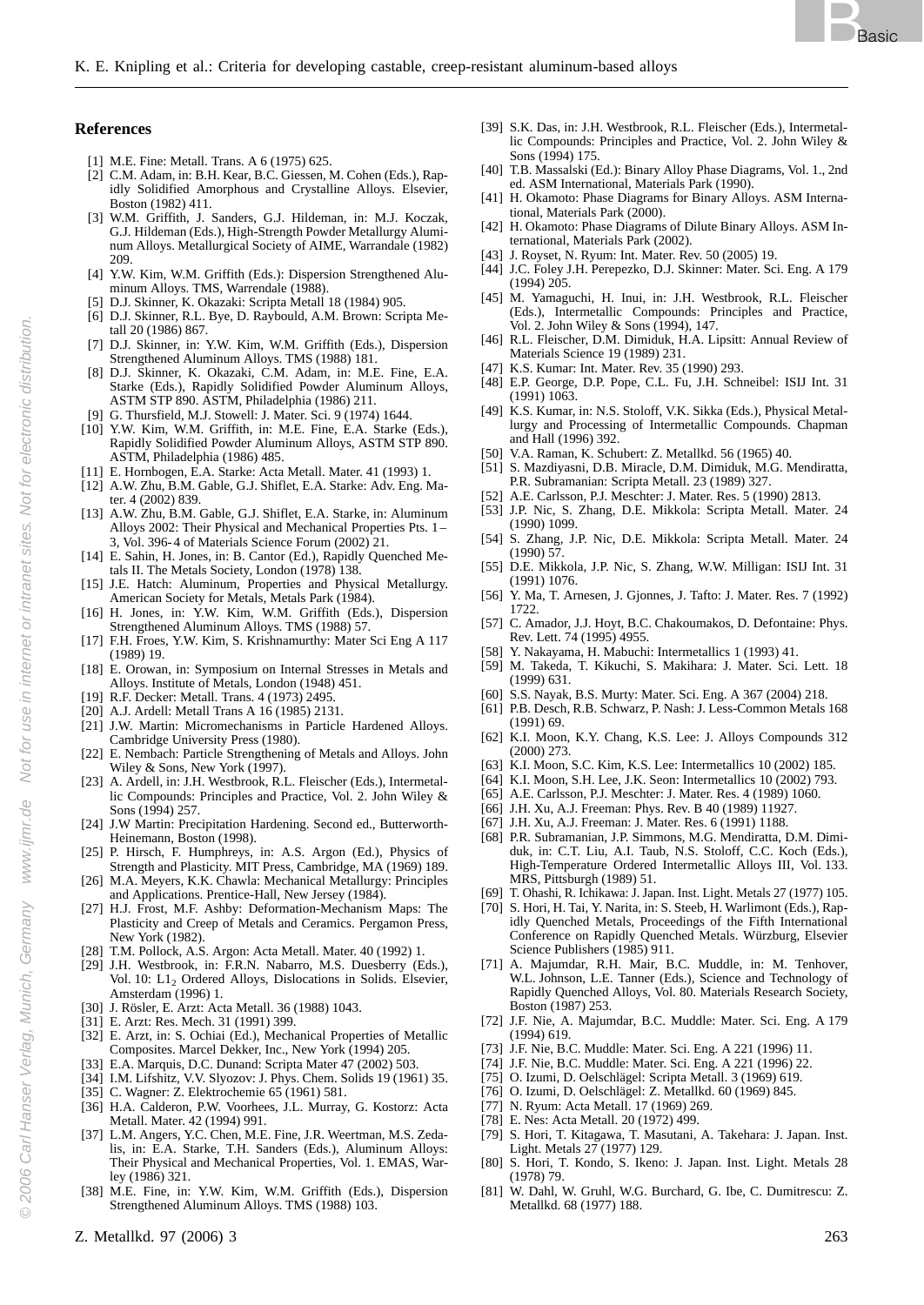# K. E. Knipling et al.: Criteria for developing castable, creep-resistant aluminum-based alloys

- [82] Z.A. Chaudhury, C. Suryanarayana: Metallography 17 (1984) 231.
- [83] M.S. Zedalis, M.E. Fine: Metall. Trans. A 17 (1986) 2187.
- [84] N. Ryum: J. Mater. Sci. 10 (1975) 2075.
- [85] S. Hori, N. Furushiro, W. Fujitani: Aluminium 57 (1981) 556.
- [86] S. Hori, N. Furushiro, W. Fujitani: J. Japan Inst. Light. Metals 30 (1980) 617.
- [87] S. Hori, N. Furushiro, in: T. Masumoto, K. Suzuki (Eds.), Proc. 4th Int. Conf on Rapidly Quenched Metals, Vol. 2. The Japan Institute of Metals, Sendai, Japan (1981) 1525.
- [88] S. Hori, N. Furushiro, W. Fujitani: J. Japan Inst. Light Metals 31 (1981) 649.
- [89] S. Hori, Y. Unigame, N. Furushiro, H. Tai: J. Japan Inst. Light Metals 32 (1982) 408.
- [90] N. Furushiro, S. Hori, in: S. Steeb, H. Warlimont (Eds.), Rapidly Quenched Metals, Proceedings of the Fifth International Conference on Rapidly Quenched Metals, Würzburg, Elsevier Science Publishers (1985) 907.
- [91] N. Furushiro, S. Hori: Acta Metall. 33 (1985) 867.
- [92] S.K. Pandey C. Suryanarayana: Mater. Sci. Eng. A 111 (1989) 181.
- [93] S. Srinivasan, P.B. Desch, R.B. Schwarz: Scripta Metall Mater 25 (1991) 2513.
- [94] K.H.J. Buschow, J.H. Vanvucht: Philips Research Reports 22 (1967) 233.
- [95] J.F. Cannon, H.T. Hall: J. Less-Common Metals 40 (1975) 313.
- [96] M.X. Quan, P. Haldar, J. Werth, B.C. Giessen, in: B.C. Giessen, D.E. Polk, A.I. Taub (Eds.), Rapidly Solidified Alloys and Their Mechanical and Magnetic Properties, Vol. 58. MRS, Pittsburgh (1986) 299.
- [97] S.J. Savage, D. Eliezer, F.H. Froes: Metall. Trans. A 18 (1987) 1533.
- [98] S.J. Savage, F.H. Froes, D. Eliezer, in: P.W. Lee, R.S. Carbonara (Eds.), Rapidly Solidified Materials. ASM, Metals Park (1986) 351.
- [99] B. Dill, Y. Li, M. Al-Khafaji, W.M. Rainforth, R.A. Buckley: J. Mater. Sci. 29 (1994) 3913.
- [100] M. Al-Khafaji, Y. Li, W.M. Rainforth, H. Jones: Phil. Mag. B 70 (1994) 1129.
- [101] A. Meyer: J. Less-Common Metals 20 (1970) 353.
- [102] J.L. Murray: J. Phase Equil. 19 (1998) 380.
- [103] E.A. Brandes, G.B. Brook (Eds.): Smithells Metals Reference Book. 7th ed. Butterworth-Heinemann, Oxford (1992).
- [104] K.S. Vecchio, D.B. Williams: Acta Metall. 35 (1987) 2959.
- [105] J.L. Murray, A.J. McAlister, D.J. Kahan: J. Phase Equil. 19 (1998) 376.
- [106] P. Villars, A. Prince, H. Okamoto: Handbook of Ternary Alloy Phase Diagrams, Vol. 1. ASM International, Materials Park (1995).
- [107] O.I. Zalutskaya, V.R. Ryabov, I.I. Zalutsky: Dopovidi Akademii Nauk Ukrainskoi RSR Seriya A-Fiziko-Matematichni Ta Technichni Nauki (1969) 255.
- [108] G. Petzow, G. Effenberg (Eds.): Ternary Alloys: A Comprehensive Compendium of Evaluated Constitutional Data and Phase Diagrams, Vol. 5. VCH, Weinheim (1992).
- [109] S. Tsunekawa, M.E. Fine: Scripta Metall 16 (1982) 391.
- [110] M. Zedalis, M.E. Fine: Scripta Metall 17 (1983) 1247.
- [111] R.E. Lewis, D.D. Crooks, Y.C. Chen, M.E. Fine, J.R. Weertman, in: B. Wilshire, R.W. Evans (Eds.), Proc. 3rd Int. Conf on Creep and Fracture of Engineering Materials and Structures. The Institute of Metals, London (1987) 331.
- [112] Y.C. Chen, M.E. Fine, J.R. Weertman, R.E. Lewis: Scripta Metall. 21 (1987) 1003.
- [113] Y.C. Chen, M.E. Fine, J.R. Weertman: Acta Metall. Mater. 38 (1990) 771.
- [114] C.B. Fuller, D.N. Seidman, D.C. Dunand: Acta Mater. 51 (2003) 4803.
- [115] C.B. Fuller, J.L. Murray, D.N. Seidman: Acta Mater. 53 (2005) 5401.
- [116] C.B. Fuller, D.N. Seidman: Acta Mater. 53 (2005) 5415.
- [117] M.E. van Dalen, D.C. Dunand, D.N. Seidman: Acta Mater. 53 (2005) 4225.
- [118] E.A. Marquis, D.N. Seidman: Acta Mater. 49 (2001) 1909.
- [119] Y. Harada, D.C. Dunand: Mater. Sci. Eng. A 329 (2002) 686.
- [120] Y. Harada, D.C. Dunand: Scripta Mater. 48 (2003) 219.
- [121] J.L. Murray: Personal communication regarding the equilibrium Al–Ti phase diagram (2005).
- [122] J.L. Murray, A. Peruzzi, J.P. Abriata: J. Phase Equil. 13 (1992) 277.
- [123] T.W. Clyne, M.H. Robert: Met. Technol. 7 (1980) 177.
- [124] P.D. Merica, R.G. Waltenberg, H. Scott: Scientific Papers of the Bureau of Standards 347 (1919) 271.
- [125] N. Ryum, in: E.A. Starke, T.H. Sanders (Eds.), Aluminum Alloys: Their Physical and Mechanical Properties, Vol. 3. EMAS, Warley (1986) 1511.
- [126] V.L. Kononenko, S.V. Golubev: Izv. Akad. Nauk. SSSR, Met. (1990) 197.
- [127] V.L. Kononenko, S.V. Golubev: Russian Metall. (1990) 193.
- [128] G. Rummel, T. Zumkley, M. Eggersmann, K. Freitag, H. Mehrer: Z. Metallkd. 86 (1995) 122.
- [129] G. Rummel, T. Zumkley, M. Eggersmann, K. Freitag, H. Mehrer: Z. Metallkd. 86 (1995) 131.
- [130] S.I. Fujikawa: J. Japan Inst. Light Metals 46 (1996) 202.
- [131] Y. Du, Y.A. Chang, B. Huang, W. Gong, Z. Jin, H. Xu, Z. Yuan, Y. Liu, Y. He, F.Y. Xie: Mater. Sci. Eng. A 363 (2003) 140.
- [132] J. Grammatikakis, K. Eftaxias, V. Hadjicontis: J. Phys. Chem. Solids 49 (1988) 1275.
- [133] O. Madelung (Ed.): Landolt-Börnstein: Numerical Data and Functional Relationships in Science and Technology, Vol. 26 of Diffusion in Solid Metal. and Alloys. Springer-Verlag, Berlin (1990).
- [134] S. Dais, R. Messer, A. Seeger: Mater Sci. Forum 15 –18 (1987) 419.
- [135] S.I. Fujikawa: Def. Diff. Forum 143-147 (1997) 115.
- [136] D. Bergner, N. van Chi: Wissenschaftliche Zeitschrift der Pädagogischen Hochschule 15 (1977).
- [137] G. Erdelyi, D.L. Beke, F.J. Kedves, I. Godeny: Phil. Mag. B 38 (1978) 445.
- [138] S. Fujikawa, K. Hirano: Def. Diff. Forum 66 –69 (1989) 447.
- [139] N.L. Peterson, S.J. Rothman: Phys. Rev. B 1 (1970) 3264.
- [140] T. Marumo, S. Fujikawa, K. Hirano: J. Japan Inst. Light Metals 23 (1873) 17.
- [141] K. Hirano, S.I. Fujikawa: J. Nuc. Mater. 69–70 (1978) 564.
- [142] N. van Chi, D. Bergner, in: F.J. Kedves, D.L. Beke (Eds.), DIMETA-82: Diffusion in Metals and Alloys. Trans Tech Publications, Switzerland (1983) 334.
- [143] S.P. Murarka, R.P. Agarwala: Diffusion of rare earth elements in aluminum. Tech. Rep. 368, Bhabha Atomic Research Center (Indian Atomic Energy Commision) (1968).
- [144] L.F. Mondolfo: Aluminum Alloys: Structure and Properties. Butterworths, London (1976).
- [145] D. Lazarus: Phys. Rev. 93 (1954) 973.
- [146] A.D. LeClaire: Phil. Mag. 7 (1962) 141.
- [147] P. Shewmon: Diffusion in Solids. Second ed. The Minerals, Metals, and Materials Society, Warrendale, PA (1989).
- [148] J. Philibert: Atomic Movements Diffusion and Mass Transport in Solids. Monographies de physique. Les Editions de Physique, Les Ulis, France (1991).
- [149] T. Hoshino, R. Zeller, P.H. Dederichs: Phys. Rev. B 53 (1996) 8971.
- [150] W.B. Alexander, L.M. Slifkin: Phys. Rev. B 1 (1970) 3274.
- [151] L.M. Angers, D.G. Konitzer, J.L. Murray, W.G. Truckner, in: Y.W. Kim, W.M. Griffith (Eds.), Dispersion Strengthened Aluminum Alloys. TMS (1988) 355.
- [152] R.C. Weast, M.J. Astle, W.H. Beyer (Eds.): Handbook of Chemistry and Physics, 66th ed. CRC Press, Boca Raton (1985).
- [153] F.A. Crossley, L.F. Mondolfo: Trans. AIME 191 (1951) 1143.
- [154] D.G. McCartney: Int. Mater. Rev. 34 (1989) 247.
- [155] B.S. Murty, S.A. Kori, M. Chakraborty: Int. Mater. Rev. 47 (2002) 3.
- [156] J. Marcantonio, L.F. Mondolfo: J. Inst. Metals 98 (1970) 23.
- [157] J. Marcantonio, L.J. Mondolfo: Metall. Trans. 2 (1971) 465.
- [158] T. Ohashi, R. Ichikawa: Z. Metallkd. 64 (1973) 517.
- [159] G.P. Jones, J. Pearson: Metall. Trans. B 7 (1976) 223. [160] D.H.St. John, L.M. Hogan: J. Austral. Inst. of Metals 22 (1977)
- 160.
- [161] L. Arnberg, L. Backerud, H. Klang: Met. Technol. 9 (1982) 1.
- [162] L. Arnberg, L. Backerud, H. Klang: Met. Technol. 9 (1982) 7.
- [163] L. Arnberg, L. Backerud, H. Klang: Met. Technol. 9 (1982) 14.
- [164] G.K. Sigworth: Metall. Trans. A 15 (1984) 277.
- [165] L. Bäckerud, G. Chai, J. Tamminen: Solidification Characteristics of Aluminum Alloys. Vol. 1. Wrought Alloys. American Foundrymen's Society (1990).
- [166] K.T. Kashyap, T. Chandrashekar: B. Mater. Sci. 24 (2001) 345.

**Basic**